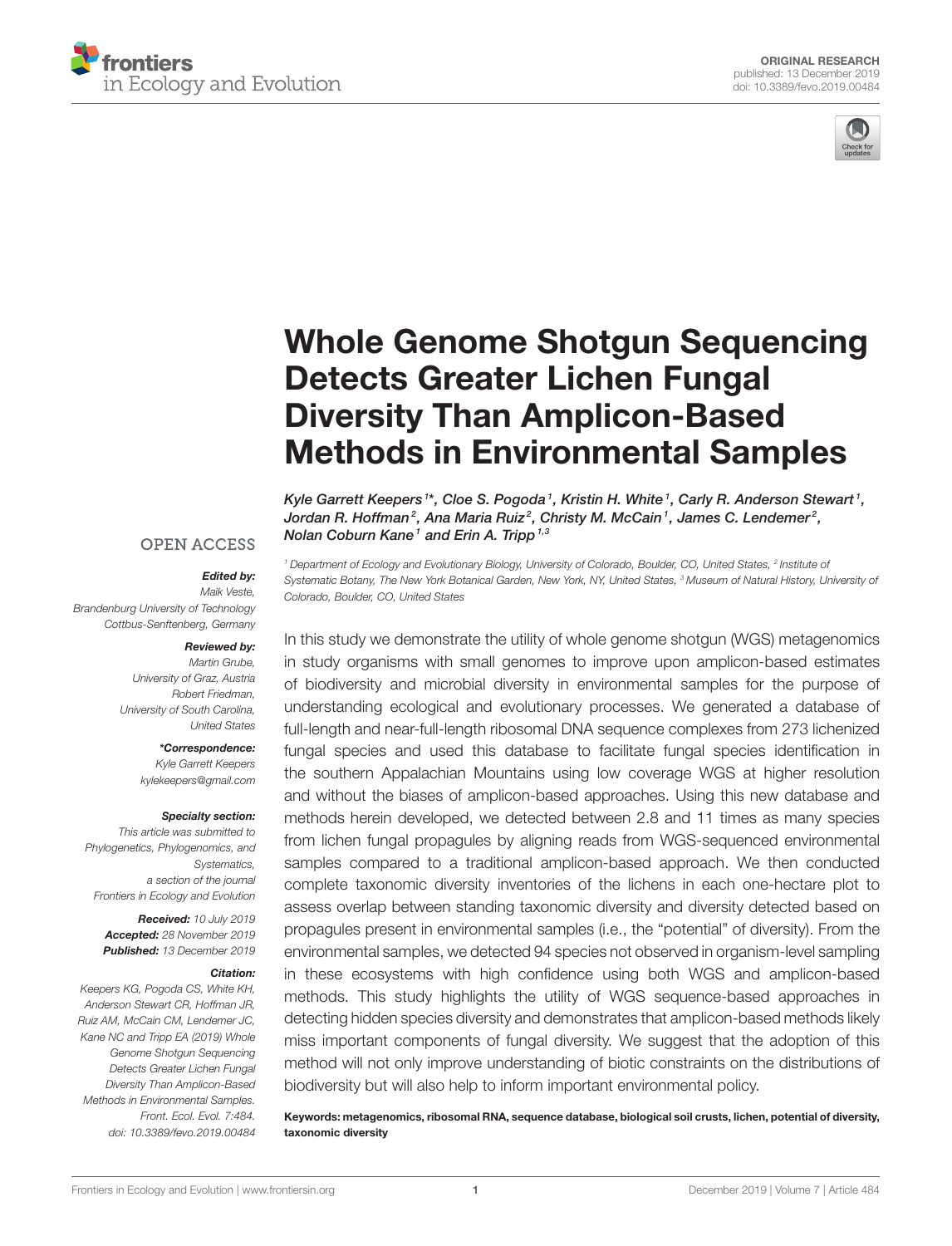## INTRODUCTION

Microbial diversity present in the environment is recognized increasingly for its important and varied roles in the health of ecosystems [\(Chen et al., 2018;](#page-11-0) [Nottingham et al., 2018;](#page-12-0) [Pike et al., 2018\)](#page-13-0), particularly in the face of a changing climate [\(Cavicchioli et al., 2019\)](#page-11-1). Unsurprisingly, a great deal of focus has been on quantifying biodiversity—the number, identity, and functions of species [\(Gotelli and Colwell, 2001;](#page-12-1) [Faith, 2002;](#page-12-2) [Barlow et al., 2007\)](#page-11-2). It has also helped researchers more fully document the ranges of rare or endangered species through environmental DNA detection strategies [\(Olson et al.,](#page-13-1) [2012;](#page-13-1) [Thomsen et al., 2012;](#page-13-2) [Spear et al., 2015\)](#page-13-3). Further expanding the impacts of this relatively new field, microbial metagenomics has proven exceptionally useful toward informing remediation strategies of disturbed habitats such as ecologically sensitive biological soil crusts (BSC; [Bowker, 2007;](#page-11-3) Steven et al., [2012\)](#page-13-4). Failure to fully understand the microbial (biotic) community can thus dramatically limit understanding of what structures ecological interactions, species distributions, and environmental sustainability, all of which can, in turn, negatively impact informed conservation decision making [\(Guisan et al., 2013\)](#page-12-3).

Increased accessibility and affordability of high throughput sequencing, has facilitated broad scale exploration of microbial community structure [\(Logares et al., 2012,](#page-12-4) [2014;](#page-12-5) [Chen et al.,](#page-11-4) [2017;](#page-11-4) [Zhang et al., 2018\)](#page-13-5). At present, the majority of broadscale biotic diversity assessments employ primarily cultureindependent, amplicon-based sequencing [\(Petrosino et al., 2009;](#page-13-6) [Mande et al., 2012;](#page-12-6) [Uyaguari-Diaz et al., 2016\)](#page-13-7). This method relies on sufficiently variable, universally present regions of the genome, or "barcoding loci" [\(Hebert and Gregory, 2005;](#page-12-7) Kress and Erickson, [2008\)](#page-12-8). Such loci must, first and foremost, be unique enough to yield distinctions between species present in a sample [\(Kolbert et al., 2004\)](#page-12-9). A proliferation of bioinformatic pipelines developed for barcode sequencing has resulted in widespread capacity to analyze microbial diversity and community structure present in a variety of different environments, ranging from soil to the human body (e.g., QIIME; [Caporaso et al., 2010;](#page-11-5) [Kuczynski et al., 2012;](#page-12-10) [Navas-Molina et al., 2013\)](#page-12-11). These pipelines rely primarily on the 16S ribosomal DNA (rDNA) gene as a target for PCR amplification and subsequent sequencing to distinguish species [\(Winker and Woese, 1991;](#page-13-8) Kolbert et al., [2004;](#page-12-9) [Petrosino et al., 2009\)](#page-13-6). However, shortcomings of such amplicon-based approaches include moderate to extreme amplification bias [\(Acinas et al., 2005;](#page-11-6) [Wang and Qian,](#page-13-9) [2009\)](#page-13-9), thus effectively investigating only a fraction of total standing diversity.

Fungi decompose organic litter [\(Chapin et al., 2002;](#page-11-7) [Osono, 2007\)](#page-13-10), produce secondary compounds of tremendous importance to humans such as antibiotics [\(Keller et al., 2005\)](#page-12-12), are used extensively in food production (e.g., bread, wine, beer; [Campbell-Platt and Cook, 1989\)](#page-11-8), and are common agricultural pests (e.g., Sclerotinia sclerotiorum; [Amselem et al., 2011\)](#page-11-9). Despite their immense ecological [\(Bever et al., 2001;](#page-11-10) [Pitt and Hocking,](#page-13-11) [2009;](#page-13-11) [Van Der Heijden and Horton, 2009\)](#page-13-12) and economic importance [\(Sharma, 1989\)](#page-13-13), fungal metagenomics has, on the whole, received less attention relative to bacterial metagenomics. For example, only 360 NCBI Bioprojects were archived for fungi using amplicon-based molecular barcodes compared to 5,121 Bioprojects available for studies of microbes using ampliconbased molecular barcodes (search conducted on June 21, 2019, in NCBI Bioproject Archive).

Lichens are a species-rich and evolutionarily heterogeneous assemblage of fungi that form obligate symbioses with a minimum of one primary photosynthetic partner, often in addition to other endolichenic fungi, algae, and bacteria [\(Ahmadjian and Jacobs, 1981;](#page-11-11) [Seaward, 1997;](#page-13-14) [Brodo et al.,](#page-11-12) [2001;](#page-11-12) [Papazi et al., 2015\)](#page-13-15). Lichens are highly successful and ecologically important, as is evidenced by their abundance and diversity in terrestrial ecosystems around the world [\(Hawksworth, 1991\)](#page-12-13). Along with bryophytes, cyanobacteria, and non-lichenized fungi, lichens are a crucial component of biological soil crust communities and function prominently in ecological restoration processes [\(Belnap, 2001;](#page-11-13) [Belnap and Lange,](#page-11-14) [2001;](#page-11-14) [Thompson et al., 2006;](#page-13-16) [Bowker, 2007\)](#page-11-3). In addition to their pivotal ecological contributions to such communities, lichenized fungi have relatively small metagenome sizes [\(Armaleo and May,](#page-11-15) [2009;](#page-11-15) [Tripp et al., 2017\)](#page-13-17), making them ideal targets for costeffective genomics projects [\(Allen et al., 2018;](#page-11-16) [Brigham et al.,](#page-11-17) [2018;](#page-11-17) [Funk et al., 2018;](#page-12-14) [Pogoda et al., 2018,](#page-13-18) [2019\)](#page-13-19). Given the above, lichens serve as an excellent system in which to explore the factors that constrain the establishment and development of obligate symbioses in nature, including those prevalent among soil crust communities. Such factors span the dynamics of propagule dispersal, the distribution and establishment of individual symbionts in the environment, and biotic interactions between extant symbionts in a given environment. To date, however, few studies have explored such avenues of research, but these have relied entirely on amplicon-based sequencing methods [\(Banchi et al., 2018;](#page-11-18) [Eaton et al., 2018;](#page-12-15) but see, e.g., [Tripp et al.,](#page-13-17) [2017;](#page-13-17) [Pizarro et al., 2019\)](#page-13-20).

This shortage of fungal genomic resources broadly, and lichen genomic resources more specifically, makes it challenging to investigate key questions about lichen ecology, evolution, genetics, and physiology. Moreover, existing studies that have investigated fungal metagenomic communities, like bacteria, primarily relied on amplicon-based approaches. Given known complications arising from amplification bias [\(Acinas et al.,](#page-11-6) [2005;](#page-11-6) [Wang and Qian, 2009\)](#page-13-9), one potential solution is to forego amplification of barcoding loci and instead utilize data from whole-genome shotgun sequencing (WGS). This method avoids classical PCR amplification biases but has been little employed to date, likely as a function of one to several challenges. In addition to increased costs of WGS relative to amplicon-based methods, the lack of developed, publicly available reference databases (e.g., complete or nearly complete rDNA complexes) as well as a paucity of bioinformatics pipelines have limited the utility of WGS as a primary tool with which to approach fungal and other microbial metagenomic research.

In this study, we construct and then employ a new rDNA database spanning 273 species of lichenized fungi, built from a metagenomic survey of lichens in the southern Appalachian Mountain biodiversity hotspot, which is characterized by stark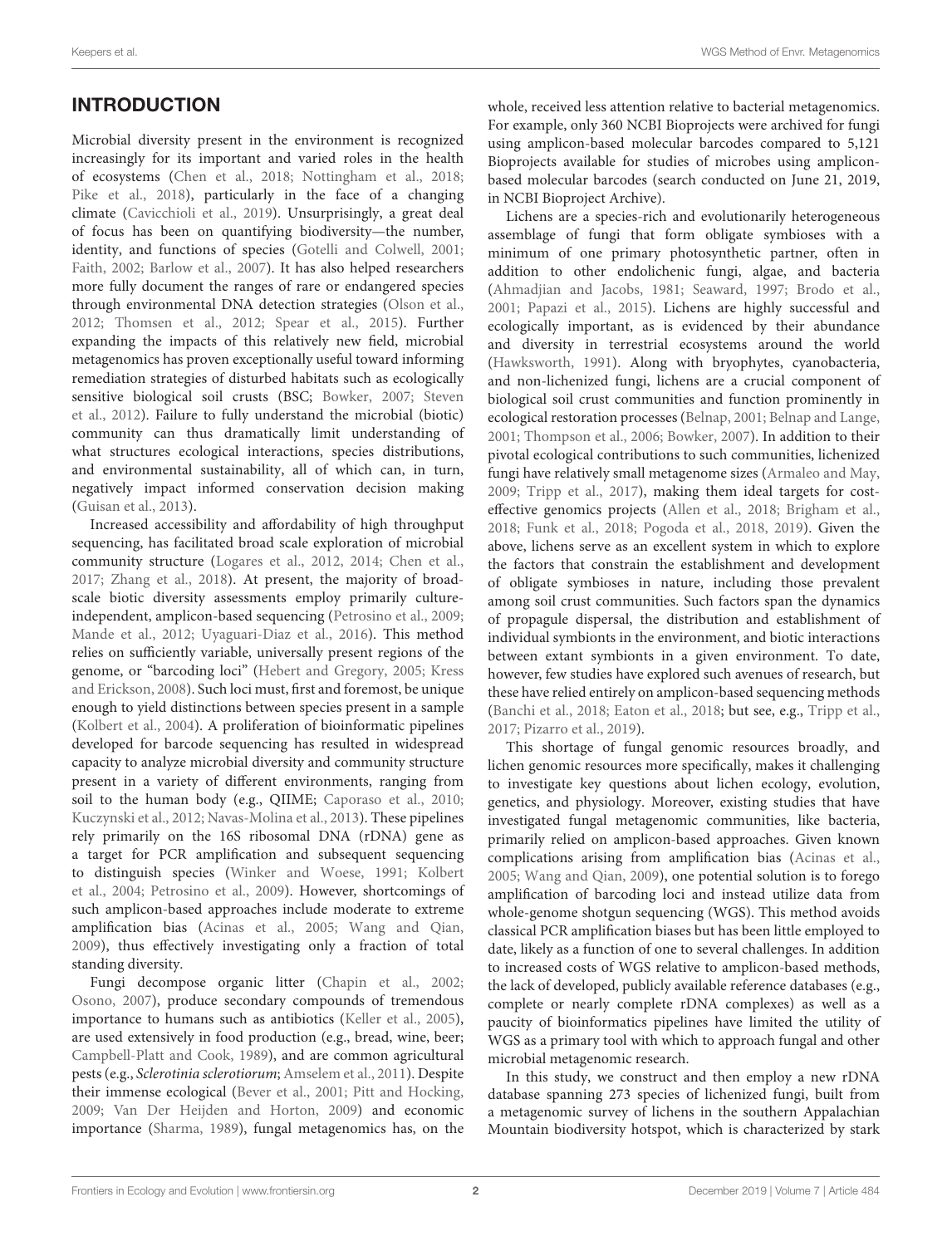abiotic gradients and is home to over a thousand species of lichens [\(Dey, 1978;](#page-12-16) [Brodo et al., 2001;](#page-11-12) [Hodkinson, 2010;](#page-12-17) [Lendemer et al., 2013;](#page-12-18) [Tripp and Lendemer, 2019a](#page-13-21)[,b;](#page-13-22) Tripp et al., in press). Coupled with development of a new bioinformatic pipeline, we identify lichen fungal symbionts present in WGS metagenomic environmental samples and then compare the efficacy of our approach against traditional ITS1-based amplicon sequencing of the same samples. We place our results in the broader framework of intensive biodiversity inventories of lichens at the same plots from which environmental samples were taken. Drawing on resulting data, we demonstrate that detection of symbionts using amplicon-free methods, here WGS, detects more species than amplicon-based methods. We introduce a new biodiversity metric, "Potential of Diversity" (hereafter PoD), which refers to the potential for species to occur at a given site in a given study area, regardless of whether the species is actually present at this site as determined by traditional taxonomic inventory. In the present study, PoD specifically refers to the ratio of lichen fungal symbionts detected on bare surfaces in the environment that would serve as biotic partners in subsequent lichen symbiosis (i.e., the potential lichens that could occur in a study plot based on presence of the required fungal symbiont). In this context, PoD is a useful metric in which to fully consider biotic constraints that limit establishment of obligate symbiotic organisms. We compare this metric to the number of lichens detected as established symbioses (i.e., the lichens that visibly occur at a plot, henceforth "TD" for taxonomic diversity).

### MATERIALS AND METHODS

#### Study Area, Field Plots and Field Sampling

This study was carried out in two one-hectare plots located in Great Smoky Mountains National Park, in the southern Appalachian Mountain Biodiversity Hotspot of eastern North America (**[Figure 1](#page-2-0)**). The plots were selected to span the two extremes of a stark elevational (one high, one low) and ecological (bottomland hardwood vs. cloud-laden forest dominated by conifers) gradient in the region, so as to maximize the difference in extant lichen communities (i.e., minimize overlap) as well as potential environmental symbiont pools between the plots. The high-elevation (2,014 m) plot was located on the summit of Clingman's Dome in sprucefir forest along the border of Swain County, North Carolina and Sevier County, Tennessee. The low-elevation (670 m) plot was located at White Oak Branch in mixed-hardwood forest above the north shore of Fontana Lake, in Swain County, North Carolina.

Prior to environmental sampling, data pertaining to several ecological variables (e.g., tree DBH, woody plant inventory, habitat quality assessment, following [Tripp et al., 2019\)](#page-13-23) were recorded in order to delimit the plant communities and to ensure maximum difference in lichen communities (see above). Both plots were delimited to be uniform in vegetation type within a plot (i.e., not spanning more than one ecotone). In each plot, a full inventory of lichen species was conducted [carried out by JL, vouchers deposited in the herbaria of the New York Botanical Garden [NY] and University of Colorado, Boulder [COLO]]; methods following [\(Tripp et al., 2019\)](#page-13-23). In each plot, 16 environmental samples were obtained by swabbing the surfaces of eight rocks and eight trees (yielding a total of 32 environmental samples) for 30 seconds with a sterile toothbrush (size, aspect, and identification were recorded for each rock and tree type; see below for additional details). In order to avoid sampling surfaces with artificially inflated propagule counts, such as spore deposits along river beds and bogs, we chose only vertically-oriented, bare surfaces of rocks and trees

<span id="page-2-0"></span>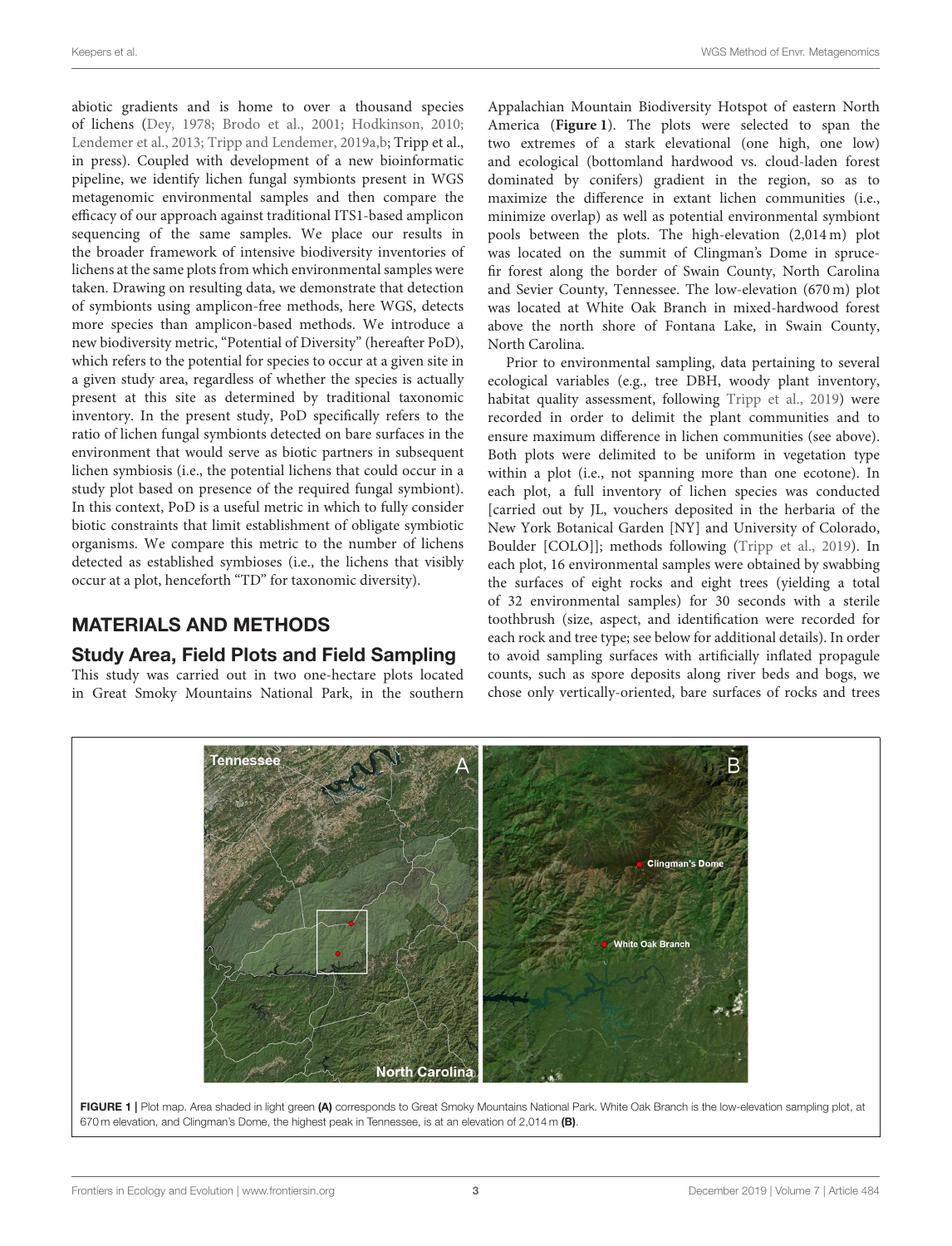(i.e., free of any visible growth besides the bark of the tree, when applicable).

#### Thallus Collection

To facilitate direct comparison of amplicon-based sequencing to WGS-based sequencing of the 32 environmental samples, we first obtained lichen voucher specimens for species present throughout the Southern Appalachian Mountains (**[Table S1](#page-11-19)**) as part of a system-wide investigation of drivers of lichen biodiversity and distributions in the region, including potential biotic constraints (e.g., presence of symbionts) such as those herein investigated. These samples were collected in order to build a new genomic reference database for lichens of the region (see below). Samples were collected and identified by JCL and EAT between December 2016 and January 2018. All lichen voucher specimens are deposited at NY and COLO (**[Table S1](#page-11-19)**). Efforts were made to sample only single thalli for both macro- and microlichens. For macrolichens, ca. 1  $\times$  1 cm of thallus was removed, targeting the margins and lobes. For microlichens, thallus was scraped from rock or tree substrates using a sterile razor blade. Samples were air dried in a laminar flow hood for 24 h then frozen at −20◦C until transport to the University of Colorado for DNA extraction and subsequent sequencing.

#### Metagenomics Sampling Scheme

To quantify the number and identification of lichenized fungi present in the 32 environmental samples as well as assess differences between amplicon- vs. WGS-based sequencing approaches, we collected samples from eight rock plus eight tree surfaces within each hectare ( $n = 16$  per plot). Substrates were randomly swabbed among those available, and only bare surfaces lacking visible bryophyte or lichen thalli were chosen. Standardized stencils of  $10 \times 10$  cm were placed against the substrate and an individually packaged, sterile toothbrush was used to swab the surface for 30 s. The toothbrush containing the sample was then sealed in a sterile plastic bag. To process the samples, the bag was opened, the bristles were cut from the brush using a sterile blade, and a hole was cut into the corner of the bag using sterile scissors. The opened corner of the bag was placed into a sterile 1.5 mL microcentrifuge tube and the bristles were directly transferred into the tube. These samples were stored at −20◦C until transport to the University of Colorado for subsequent extraction and sequencing.

#### DNA Extraction and Whole Genome Shotgun Sequencing

For both the 32 environmental samples as well as lichen species vouchered in order to build a new reference genomic database, dried samples were pulverized using tungsten carbide bearings in a Qiagen 96-well plate shaker. Genomic DNA (gDNA) was extracted from lichen thallus samples and toothbrush bristles using a Qiagen DNeasy 96 plant kit. Individual samples were transferred from 1.5 mL microcentrifuge tubes into 96 well plates used in the Qiagen kit. The manufacturer's protocol was modified to include a 10 min 65◦C incubation step for

ground material in lysis buffer as well as a 100% ethanol wash before final drying of the membrane prior to elution. Preliminary study found that these modifications improved lichen gDNA concentration and purity [\(Pogoda et al., 2018\)](#page-13-18). Extracted samples were stored at −20◦C prior to subsequent library preparation.

Whole genome shotgun sequencing was conducted on a total of 494 lichen thallus libraries [these collected throughout the southern Appalachian study area (**[Figure S1](#page-11-19)**)] and 32 environmental samples on the Illumina NextSeq®. Each of the gDNA samples was prepared using the Nextera<sup>®</sup> XT DNA library prep kit, which is optimized for 1 ng of total input DNA. Each sample was uniquely tagged using the dual index adapters, Nextera<sup>®</sup> i5 and i7. Libraries prepared for sequencing on the NextSeq $\textcircled{B}$  utilized Illumina PhiX v.3 as a control and samples that passed QC were processed for paired-end 151 base pair reads on an Illumina NextSeq® sequencer at the University of Colorado's BioFrontiers Institute (Boulder, Colorado).

#### ITS1 Sequencing

To compare results of WGS-based sequencing to ampliconbased sequencing, amplification by PCR was performed on the 32 environmental samples using the ITS1-F (5'- CTTGGTCATTTAGAGGAAGTAA) [\(Gardes and Bruns, 1993\)](#page-12-19) and ITS2 (5'-GCTGCGTTCTTCATCGATGC) [\(White et al.,](#page-13-24) [1990\)](#page-13-24) primers. Libraries were prepared for sequencing on the MiSeq<sup>®</sup> utilized Illumina PhiX v.3 as a control. Samples that passed QC were then processed for single end 251 base pair reads on the Illumina MiSeq $\mathcal{B}$  sequencer at the University of Texas' Genomics Sequencing and Analysis Facility (Austin, Texas).

#### Genome Assembly and Reference Genomic Database

Libraries were filtered with Trimmomatic-0.36 to trim adapters from reads, and with parameters "LEADING:3 TRAILING:3 MINLEN:100" [\(Bolger et al., 2014\)](#page-11-20). Filtered reads were then assembled using SPAdes 3.9.0 with parameters "–careful -k 21,33,65,81" [\(Bankevich et al., 2012\)](#page-11-21). This study utilized the whole nuclear ribosomal DNA (rDNA) complexes that were obtained from the de novo genome assembly of lichens that were collected as part of a broader study of lichen diversity in the southern Appalachian study region (Keepers et al., unpub. data). The rDNA complex is easily assembled due to its high copy number in the nuclear genome, and is long (i.e.,  $>5,000$ bp, in comparison to amplicon-based sequencing of ITS1, which is <500 bp), providing a larger target onto which sequenced reads may map. Moreover, the high-copy nature of the locus provides many opportunities per propagule to be counted in the downstream analyses. The rDNA complexes for each sample were identified by conducting a BLAST search of the rDNA complex of the trebouxioid algal photobiont from Cladonia uncialis against each of the assemblies. The algal rDNA was used in the search rather than a mycobiont sequence to avoid bias in BLAST hit length due to phylogenetic similarity. To identify complete or mostly complete rDNA complexes from the BLAST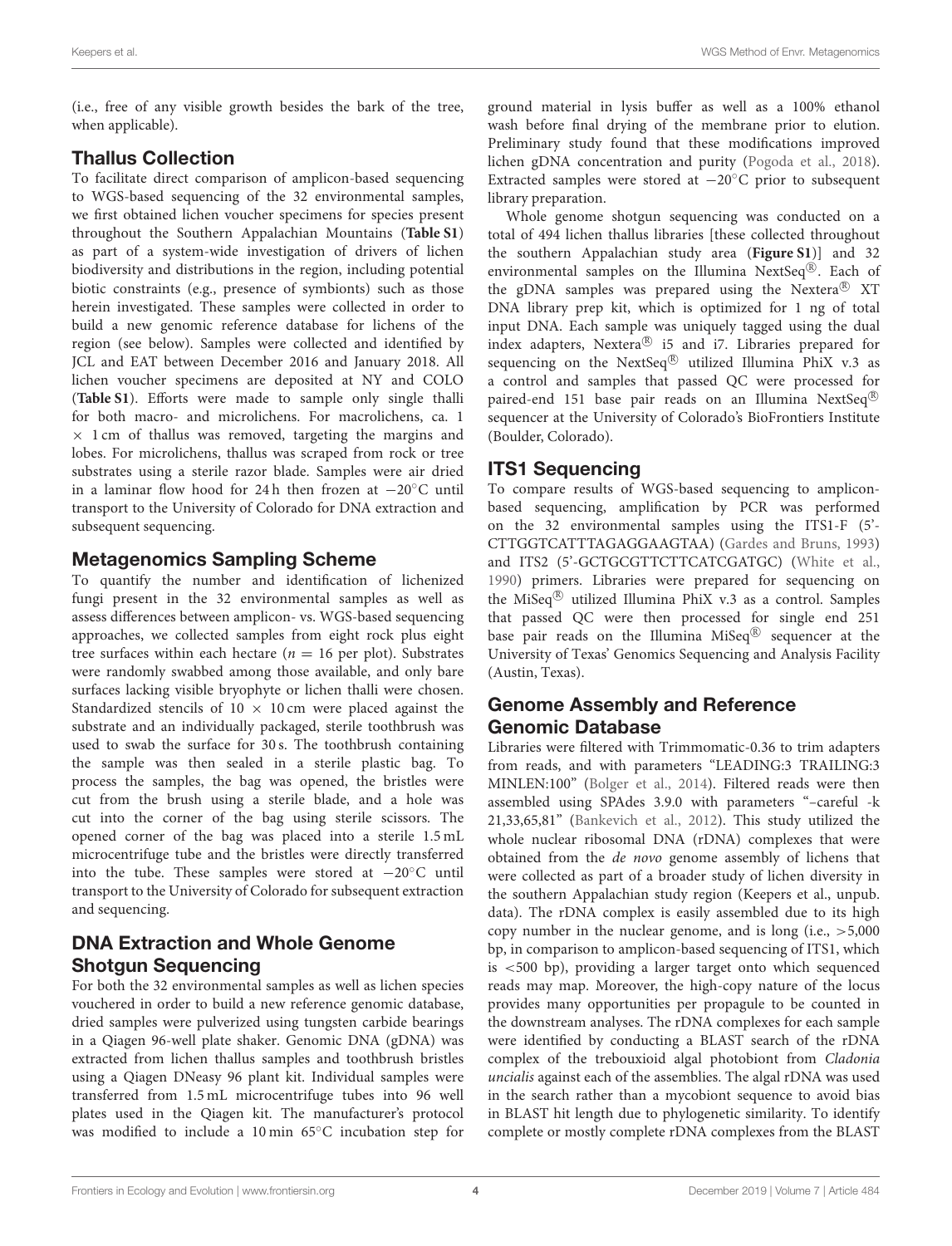tables, contigs were required to have two or greater distinct hits and the span of these hits were required to be  $>1,000$  bp in length. Sequences were parsed from the assemblies based on the nucleotide positions of the BLAST hits and oriented with the 18S in the 5' direction.

### Phylogenetic Methods

Each putative rDNA contig parsed from the assemblies was BLAST searched against the NCBI non-redundant database. Any sequences whose best BLAST results mapped to non-lichenized fungi or to non-fungal species were excluded. To further vet the identities of the contigs in the database, sequences were aligned using MUSCLE aligner v3.8.31 [\(Edgar, 2004\)](#page-12-20) for downstream phylogenetic analysis. The resulting preliminary alignment was trimmed to contain only highly homologous regions, then further trimmed to only sites for which >90% of taxa in the dataset contained sequence data. A best estimate phylogenetic tree was inferred under a model of GTR+I+Γ using MrBayes [\(Huelsenbeck and Ronquist, 2001;](#page-12-21) [Ronquist and Huelsenbeck,](#page-13-25) [2003\)](#page-13-25) with 10,000,000 MCMC generations and gaps treated as missing data. The first 25% trees were treated as burn-in and excluded from further analyses; eight runs were implemented and 32 chains were utilized. All other parameters were left at default values and the average standard deviation of split frequencies had converged to less than the recommended 0.01 by the end of the analysis. The trees from the posterior distribution were used to generate a majority consensus tree, upon which we mapped posterior probabilities.

This preliminary consensus tree was visualized using FigTree v.1.4.3, upon which we determined that 34 samples were likely misplaced based on disagreement with established largescale phylogenic reconstructions of lichenized fungi (e.g., [Miadlikowska et al., 2014\)](#page-12-22). As such, these 34 samples were excluded from the alignment, which was then further pruned of duplicated taxon sequences such that the final matrix contained only one representative per species (and in each case, the longest rDNA contig was retained). The resulting final alignment included a total of 273 sequences and, after visual inspection following the same phylogenetic methods described above, was used as the reference database for subsequent queries of sequences obtained from sequencing of the environmental samples.

#### Read Mapping

The 251 bp amplicon reads were truncated to 151 bp to ensure comparability of amplicon-based sequences to WGS sequences. To exclude PCR primer sequence regions, amplicon reads were truncated to include only positions 50–200, representing the highly variable ITS1 sequence. Sequences from both the WGS and amplicon-based approaches were then aligned to the newly constructed reference rDNA database to generate short-read alignment maps. To ensure that reads uniquely mapped to a single locus in the database, several filtering steps were employed. First, only reads that mapped with a CIGAR score between 145 and 151 matches, corresponding to a mapping identity of between 96 and 100%, were retained. Second, only read-pairs for which both the left and right read mapped to the same contig were kept, and then only read-pairs for which both reads mapped with a SAM mapping quality of 31 or greater (out of a maximum of 60) were retained. Due to the highly conserved nature of portions of the coding regions of the ribosomal DNA complex, many reads belonging to species for which multiple congeners were represented in the database mapped almost equally well to multiple species. In these instances, the mapping score was bolstered by the estimated read separation. Thus, a higher SAM CIGAR score of 150 or 151 was required to retain reads that also mapped well to a member of the same genus.

### Species Accumulation Curves

To facilitate comparison of species diversity and accumulation as assessed from environmental samples, species richness rarefaction curves for each of the 32 samples falling under four sampling regimes (i.e., eight each from high elevation rock, high elevation tree, low elevation rock, low elevation tree) were generated using the Diversity Stats calculator in EstimateS 9.1.0 [\(Colwell, 2013\)](#page-12-23). Rarefaction curves were bootstrapped by randomizing the sample order 100 times.

#### Comparison of Environmental Sampling Methods and Expert-Based Inventory

To assess the congruence between the two metagenomic methods (i.e., WGS vs. amplicon) of detecting symbionts in environmental samples (potential of diversity, or "PoD") as well as congruence of both methods to expert-based inventory [\(Coddington et al.,](#page-12-24) [1991;](#page-12-24) [Sørensen et al., 2012\)](#page-13-26) of species found growing in each plot (taxonomic diversity, or "TD"), we pooled the taxa detected in all samples collected in each of the four sampling regimes (high rock, high tree, low rock, low tree) to produce a single list of species detected through a given method) and calculated Jaccard indices in each inventory. These were derived from a presence/absence matrix that consisted of the species present in the rDNA reference database that were found at each of the two elevation extremes via (1) the expert-based lichen biodiversity inventory, (2) the lichenized fungi detected in environmental samples using amplicon-based sequencing, and (3) the lichenized fungi detected in environmental samples using WGS sequencing. Similarity between the lichens detected with the different methods is reported below as JTreatment, Treatment (e.g., JWGS,Vouchered is similarity of lichenized fungi detected by WGS of environmental samples compared to that detected by expert-based inventory).

### RESULTS

#### Ribosomal DNA Database

The final reference genomic database of lichen rDNA contained complete or nearly complete ribosomal DNA complexes (NTS, ETS, 18S, ITS1, 5.8S, ITS2, 26/28S) for 273 unique species of lichenized fungi within Pezizomycotina, representing 25 orders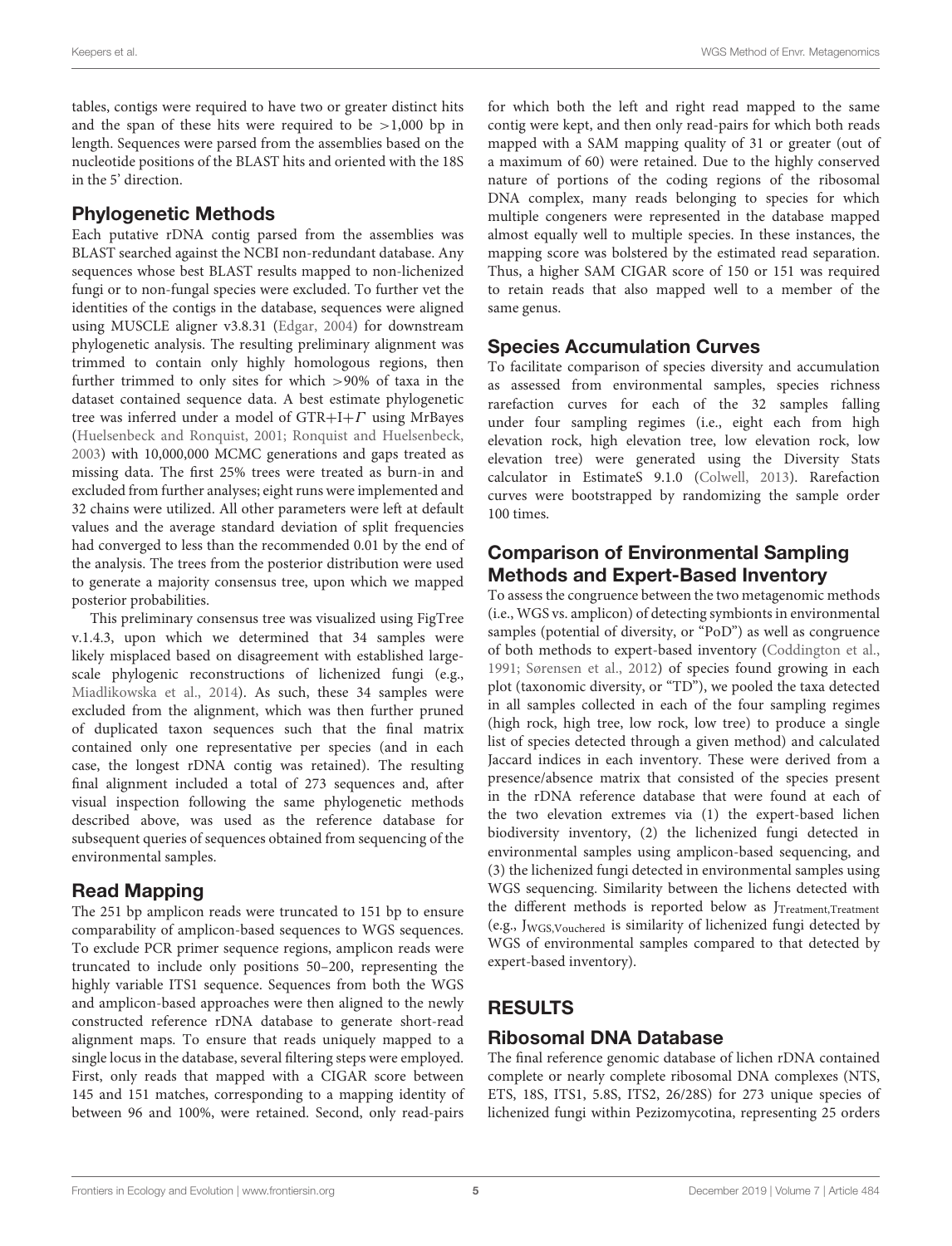and 57 families. The database spanned 1,770,139 bp of sequence, with an average contig length of 6,484 bp.

### Detection of Lichenized Fungi Using Expert, WGS, and Amplicon-Based **Inventory**

Taxonomic diversity (TD: the number of vouchered species) of lichens found growing in the study plots totaled 57 species in the high-elevation plot and 83 species in the low-elevation plot, yielding a total of 136 species in both ( $n = 4$  species occurred in both). Of these 136 species, 78 (∼60%) were represented in the rDNA database generated in this study and thus could potentially be matched to sequences from the environmental samples. Note that the additional species in the database were vouchered from other plots in the study area and were used to ascertain whether this method detected species that were not vouchered in the expert-based field inventory.

Mapping of paired-end WGS reads to the rDNA reference database resulted in the detection of a total of 94 lichenized fungi present in both plots: 43 species from the high-elevation plot and 71 from the low-elevation plot (**[Table 1](#page-5-0)**). Conversely, using the traditional amplicon-based approach of mapping ITS1 reads to the rDNA reference database resulted in the detection of a total of 34 lichenized fungi present in both plots: 21 species from the high-elevation plot and 18 species from the low-elevation plot (**[Table 1](#page-5-0)**). Species detection accumulated consistently faster by sample using WGS in all four sampling regimes (**[Figure 2](#page-9-0)**).Of the 57 species vouchered during the inventory of the highelevation plot, 13 were detected using both sequencing methods although only seven of these species represented the same species between the two plots (**[Figure 3](#page-9-1)**; **[Table 1](#page-5-0)**). Conversely, of the 83 species that were vouchered during the inventory of the low-elevation plot, 17 were detected using either sequencing method, although only 4 were detected by both (**[Figure 3](#page-9-1)**; **[Table 1](#page-5-0)**).

The similarity between the community of lichens detected growing at the plots via expert-based inventory vs. the pools of lichen fungal symbionts species detected in environmental samples using WGS or amplicon sequencing are reported as Jaccard indices in **[Table 2](#page-10-0)**. The similarity values for the assemblages of lichenized fungi detected in the environment at the high-elevation plot compared to those vouchered in the expert-based inventory  $(J_{WGS,Vouched} = 0.148, J_{AMP,Vouched} =$ 0.200) were roughly twice as high as their respective indices at the low-elevation plot (J<sub>WGS,Vouchered</sub> = 0.108, J<sub>AMP,Vouchered</sub> = 0.063). This result conveys a greater congruence between the PoD inventory based on WGS sequencing to the TD inventory, than the PoD inventory based on amplicon sequencing to the TD inventory.

#### **DISCUSSION**

Our results demonstrate that, in comparison to amplicon sequencing, the WGS approach detects a greater number of species that exist within an environment as propagules. When analyzed in tandem with data from expert-based taxonomic <span id="page-5-0"></span>TABLE 1 | Inventory of species of lichenized fungi collected at the high-elevation Clingman's Dome and low-elevation White Oak Branch plots.

|                             | <b>High elevation</b><br>(Clingman's Dome) |  | Low elevation<br>(White Oak Branch) |               |  |          |
|-----------------------------|--------------------------------------------|--|-------------------------------------|---------------|--|----------|
|                             | Vouchered WGS                              |  | Amplicon                            | Vouchered WGS |  | Amplicon |
| Acanthothecis sp.           |                                            |  |                                     |               |  |          |
| Anaptychia<br>palmulata     |                                            |  |                                     |               |  |          |
| Anisomeridium sp.           |                                            |  |                                     |               |  |          |
| Anzia colpodes              |                                            |  |                                     |               |  |          |
| Arthonia anglica            |                                            |  |                                     |               |  |          |
| Arthonia ruana              |                                            |  |                                     |               |  |          |
| Arthonia rubella            |                                            |  |                                     |               |  |          |
| Aspicilia laevata           |                                            |  |                                     |               |  |          |
| Bacidia heterochroa         |                                            |  |                                     |               |  |          |
| Bacidia schweinitzii        |                                            |  |                                     |               |  |          |
| Bacidia sorediata           |                                            |  |                                     |               |  |          |
| Bacidia sp.                 |                                            |  |                                     |               |  |          |
| Baeomyces rufus             |                                            |  |                                     |               |  |          |
| Biatora                     |                                            |  |                                     |               |  |          |
| appalachensis               |                                            |  |                                     |               |  |          |
| Biatora pontica             |                                            |  |                                     |               |  |          |
| Biatora printzenii          |                                            |  |                                     |               |  |          |
| Botryolepraria<br>lesdainii |                                            |  |                                     |               |  |          |
| Brigantaea<br>leucoxantha   |                                            |  |                                     |               |  |          |
| Bryoria bicolor             |                                            |  |                                     |               |  |          |
| Bryoria furcellata          |                                            |  |                                     |               |  |          |
| Bryoria                     |                                            |  |                                     |               |  |          |
| nadvornikiana               |                                            |  |                                     |               |  |          |
| Bryoria tenuis              |                                            |  |                                     |               |  |          |
| Buellia stillingiana        |                                            |  |                                     |               |  |          |
| Buellia vernicoma           |                                            |  |                                     |               |  |          |
| Bulbothrix scortella        |                                            |  |                                     |               |  |          |
| Caloplaca camptidia         |                                            |  |                                     |               |  |          |
| Cetrelia cetrarioides       |                                            |  |                                     |               |  |          |
| Cetrelia chicitae           |                                            |  |                                     |               |  |          |
| Cladonia arbuscula          |                                            |  |                                     |               |  |          |
| Cladonia<br>coniocraea      |                                            |  |                                     |               |  |          |
| Cladonia didyma             |                                            |  |                                     |               |  |          |
| Cladonia macilenta          |                                            |  |                                     |               |  |          |
| Cladonia                    |                                            |  |                                     |               |  |          |
| mateocyathea                |                                            |  |                                     |               |  |          |
| Cladonia<br>ochrochlora     |                                            |  |                                     |               |  |          |
| Cladonia parasitica         |                                            |  |                                     |               |  |          |
| Cladonia<br>peziziformis    |                                            |  |                                     |               |  |          |
| Cladonia                    |                                            |  |                                     |               |  |          |
| polycarpoides               |                                            |  |                                     |               |  |          |
| Cladonia pyxidata           |                                            |  |                                     |               |  |          |
| Cladonia robbinsii          |                                            |  |                                     |               |  |          |
| Cladonia squamosa           |                                            |  |                                     |               |  |          |
| Cladonia strepsilis         |                                            |  |                                     |               |  |          |
| Cladonia subtenuis          |                                            |  |                                     |               |  |          |
| Coccocarpia<br>palmicola    |                                            |  |                                     |               |  |          |
| Collema                     |                                            |  |                                     |               |  |          |
| subflaccidum                |                                            |  |                                     |               |  |          |

*(Continued)*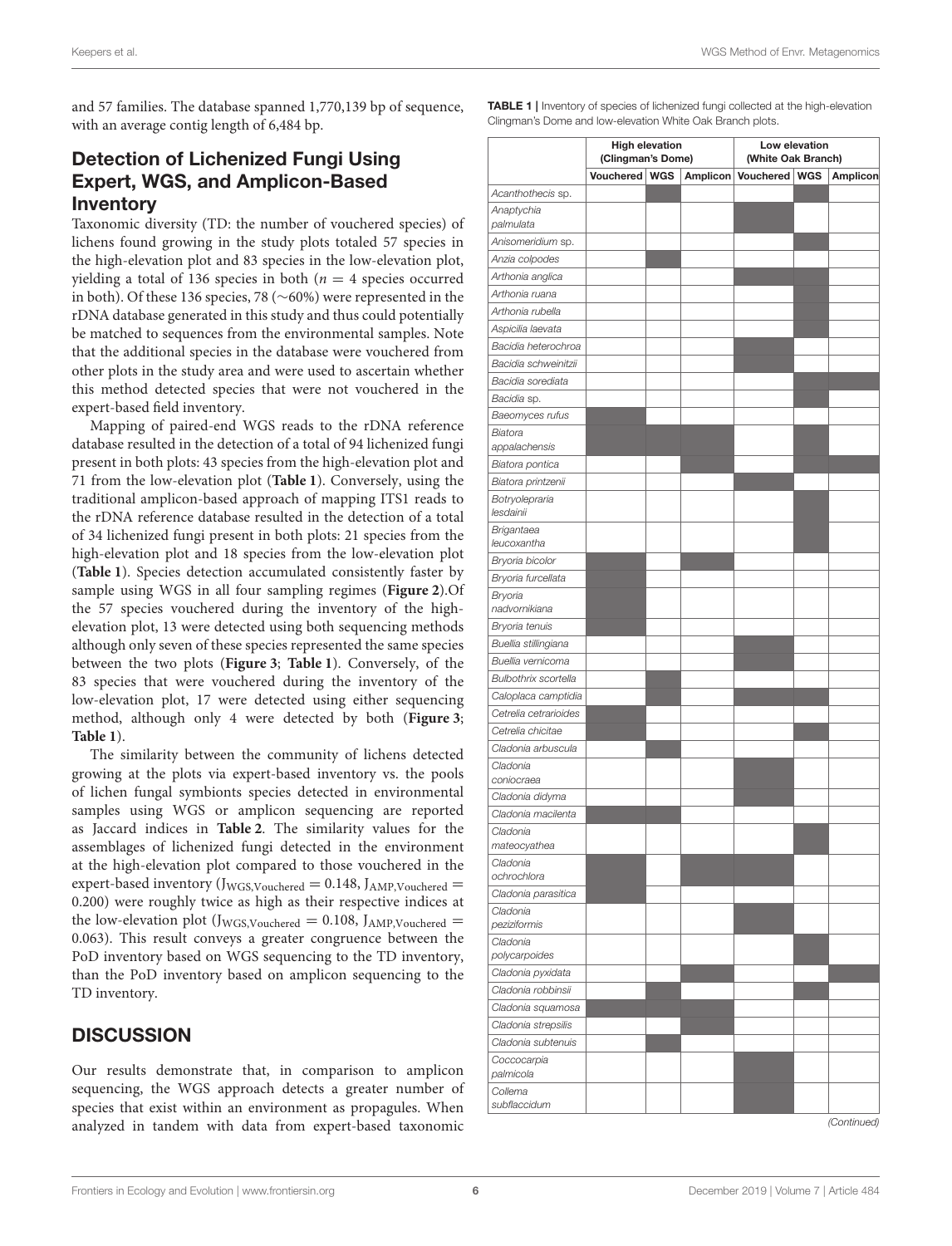#### TABLE 1 | Continued

|                                 | <b>High elevation</b><br>(Clingman's Dome) |  | Low elevation<br>(White Oak Branch) |                        |  |          |
|---------------------------------|--------------------------------------------|--|-------------------------------------|------------------------|--|----------|
|                                 | Vouchered   WGS                            |  |                                     | Amplicon Vouchered WGS |  | Amplicon |
| Dendriscocaulon<br>intricatulum |                                            |  |                                     |                        |  |          |
| Everniastrum<br>catawbiense     |                                            |  |                                     |                        |  |          |
| Flavoparmelia<br>baltimorensis  |                                            |  |                                     |                        |  |          |
| Flavoparmelia<br>caperata       |                                            |  |                                     |                        |  |          |
| Fuscopannaria<br>leucosticta    |                                            |  |                                     |                        |  |          |
| Graphis scripta                 |                                            |  |                                     |                        |  |          |
| Gyalideopsis<br>ozarkensis      |                                            |  |                                     |                        |  |          |
| Gyalideopsis<br>piceicola       |                                            |  |                                     |                        |  |          |
| Heterodermia<br>casarettiana    |                                            |  |                                     |                        |  |          |
| Heterodermia<br>hypoleuca       |                                            |  |                                     |                        |  |          |
| Heterodermia<br>obscurata       |                                            |  |                                     |                        |  |          |
| Heterodermia<br>squamulosa      |                                            |  |                                     |                        |  |          |
| Hypogymnia<br>incurvoides       |                                            |  |                                     |                        |  |          |
| Hypogymnia krogiae              |                                            |  |                                     |                        |  |          |
| Hypogymnia vittata              |                                            |  |                                     |                        |  |          |
| Hypotrachyna<br>afrorevoluta    |                                            |  |                                     |                        |  |          |
| Hypotrachyna<br>croceopustulata |                                            |  |                                     |                        |  |          |
| Hypotrachyna<br>gondylophora    |                                            |  |                                     |                        |  |          |
| Hypotrachyna<br>horrescens      |                                            |  |                                     |                        |  |          |
| Hypotrachyna<br>imbricatula     |                                            |  |                                     |                        |  |          |
| Hypotrachyna livida             |                                            |  |                                     |                        |  |          |
| Hypotrachyna<br>minarum         |                                            |  |                                     |                        |  |          |
| Hypotrachyna<br>oostingii       |                                            |  |                                     |                        |  |          |
| Hypotrachyna<br>prolongata      |                                            |  |                                     |                        |  |          |
| Hypotrachyna<br>showmanii       |                                            |  |                                     |                        |  |          |
| Hypotrachyna<br>thysanota       |                                            |  |                                     |                        |  |          |
| Hypotrachyna<br>virginica       |                                            |  |                                     |                        |  |          |
| Icmadophila<br>ericetorum       |                                            |  |                                     |                        |  |          |
| Imshaugia aleurites             |                                            |  |                                     |                        |  |          |
| Ionaspis alba                   |                                            |  |                                     |                        |  |          |
| Lecanora<br>appalachensis       |                                            |  |                                     |                        |  |          |
| Lecanora<br>cinereofusca        |                                            |  |                                     |                        |  |          |
| Lecanora<br>hybocarpa           |                                            |  |                                     |                        |  |          |

#### TABLE 1 | Continued

|                                     | <b>High elevation</b> |  | Low elevation<br>(White Oak Branch) |                        |  |             |
|-------------------------------------|-----------------------|--|-------------------------------------|------------------------|--|-------------|
|                                     | (Clingman's Dome)     |  |                                     |                        |  |             |
|                                     | Vouchered WGS         |  |                                     | Amplicon Vouchered WGS |  | Amplicon    |
| Lecanora imshaugii                  |                       |  |                                     |                        |  |             |
| Lecanora masana<br>Lecanora         |                       |  |                                     |                        |  |             |
| nothocaesiella                      |                       |  |                                     |                        |  |             |
| Lecanora rugosella                  |                       |  |                                     |                        |  |             |
| Lecanora saxigena                   |                       |  |                                     |                        |  |             |
| Lecanora symmicta                   |                       |  |                                     |                        |  |             |
| Lecanora                            |                       |  |                                     |                        |  |             |
| thysanophora                        |                       |  |                                     |                        |  |             |
| Lecidea                             |                       |  |                                     |                        |  |             |
| berengeriana<br>Lecidea roseotincta |                       |  |                                     |                        |  |             |
| Lecidea tessellata                  |                       |  |                                     |                        |  |             |
| Lecidella sp.                       |                       |  |                                     |                        |  |             |
| Lepra pustulata                     |                       |  |                                     |                        |  |             |
| Lepraria oxybapha                   |                       |  |                                     |                        |  |             |
| Lepraria sp.                        |                       |  |                                     |                        |  |             |
| Lepraria vouauxii                   |                       |  |                                     |                        |  |             |
| Lepraria xanthonica                 |                       |  |                                     |                        |  |             |
| Lepra trachythallina                |                       |  |                                     |                        |  |             |
| Leptogium corticola                 |                       |  |                                     |                        |  |             |
| Leptogium                           |                       |  |                                     |                        |  |             |
| cyanescens                          |                       |  |                                     |                        |  |             |
| Leptogium<br>dactylinum             |                       |  |                                     |                        |  |             |
| Leptogium hirsutum                  |                       |  |                                     |                        |  |             |
| Lobaria pulmonaria                  |                       |  |                                     |                        |  |             |
| Lopadium<br>disciforme              |                       |  |                                     |                        |  |             |
| Loxospora elatina                   |                       |  |                                     |                        |  |             |
| Loxospora                           |                       |  |                                     |                        |  |             |
| ochrophaea                          |                       |  |                                     |                        |  |             |
| Megalospora<br>porphyritis          |                       |  |                                     |                        |  |             |
| Melanohalea halei                   |                       |  |                                     |                        |  |             |
| Menegazzia<br>subsimilis            |                       |  |                                     |                        |  |             |
| Micarea neostipitata                |                       |  |                                     |                        |  |             |
| Micarea peliocarpa                  |                       |  |                                     |                        |  |             |
| Multiclavula mucida                 |                       |  |                                     |                        |  |             |
| Mycoblastus<br>caesius              |                       |  |                                     |                        |  |             |
| Mycoblastus                         |                       |  |                                     |                        |  |             |
| sanguinarioides                     |                       |  |                                     |                        |  |             |
| Mycocalicium<br>subtile             |                       |  |                                     |                        |  |             |
| Myelochroa                          |                       |  |                                     |                        |  |             |
| aurulenta                           |                       |  |                                     |                        |  |             |
| Myelochroa galbina                  |                       |  |                                     |                        |  |             |
| Nephroma<br>helveticum              |                       |  |                                     |                        |  |             |
| Ochrolechia                         |                       |  |                                     |                        |  |             |
| trochophora                         |                       |  |                                     |                        |  |             |
| Opegrapha viridis                   |                       |  |                                     |                        |  |             |
| Opegrapha vulgata                   |                       |  |                                     |                        |  |             |
| Pannaria tavaresii                  |                       |  |                                     |                        |  |             |
| Parmelia saxatilis                  |                       |  |                                     |                        |  | (Continued) |

*(Continued)*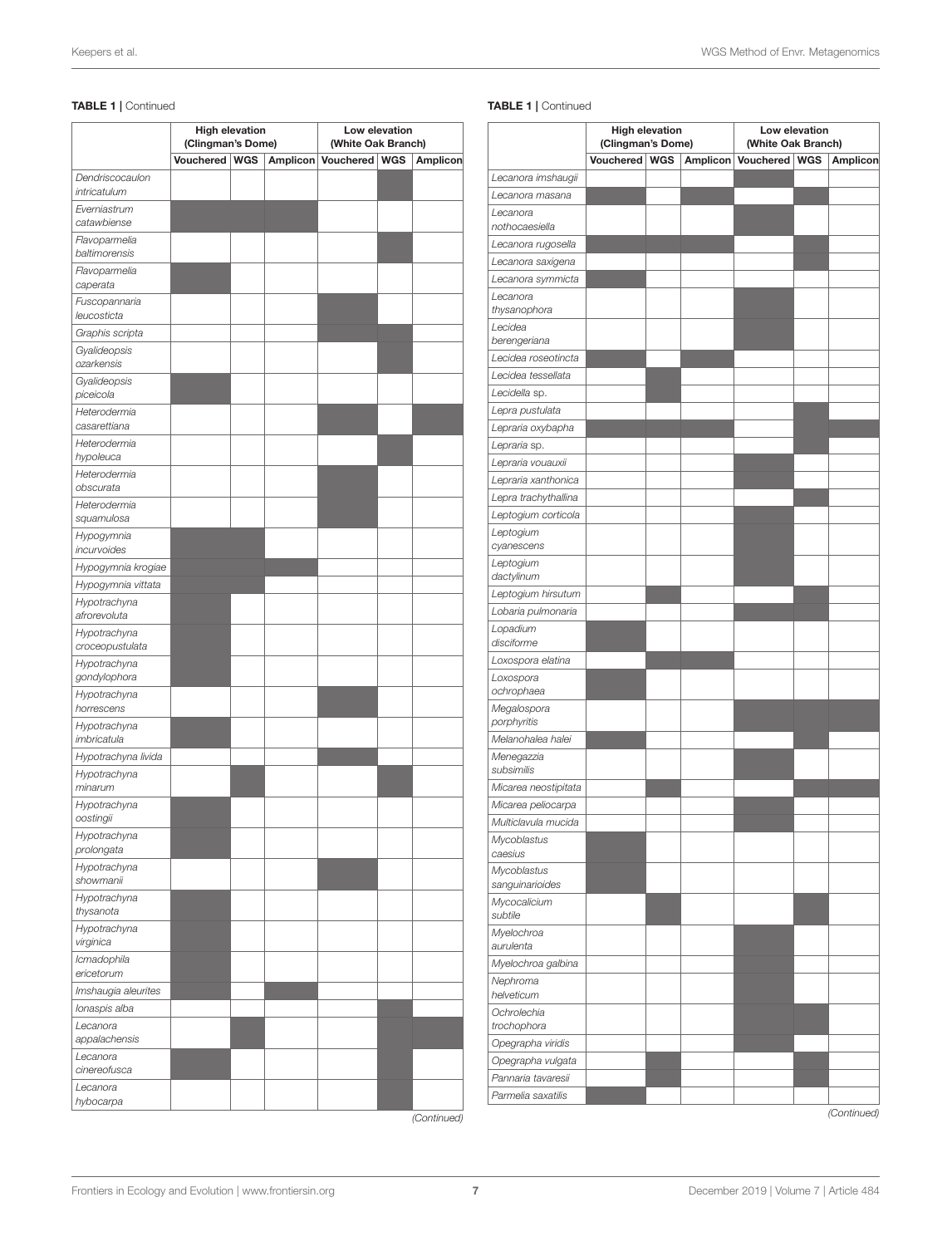#### TABLE 1 | Continued

|                                 | <b>High elevation</b><br>(Clingman's Dome) |  | Low elevation<br>(White Oak Branch) |                        |  |                 |
|---------------------------------|--------------------------------------------|--|-------------------------------------|------------------------|--|-----------------|
|                                 | Vouchered   WGS                            |  |                                     | Amplicon Vouchered WGS |  | <b>Amplicon</b> |
| Parmelia squarrosa              |                                            |  |                                     |                        |  |                 |
| Parmotrema arnoldii             |                                            |  |                                     |                        |  |                 |
| Parmotrema                      |                                            |  |                                     |                        |  |                 |
| cetratum                        |                                            |  |                                     |                        |  |                 |
| Parmotrema<br>diffractaicum     |                                            |  |                                     |                        |  |                 |
| Parmotrema<br>gardneri          |                                            |  |                                     |                        |  |                 |
| Parmotrema                      |                                            |  |                                     |                        |  |                 |
| hypotropum                      |                                            |  |                                     |                        |  |                 |
| Parmotrema<br>margaritatum      |                                            |  |                                     |                        |  |                 |
| Parmotrema<br>perforatum        |                                            |  |                                     |                        |  |                 |
| Parmotrema                      |                                            |  |                                     |                        |  |                 |
| perlatum                        |                                            |  |                                     |                        |  |                 |
| Parmotrema<br>reticulatum       |                                            |  |                                     |                        |  |                 |
| Parmotrema<br>simulans          |                                            |  |                                     |                        |  |                 |
| Parmotrema<br>subisidiosum      |                                            |  |                                     |                        |  |                 |
| Parmotrema                      |                                            |  |                                     |                        |  |                 |
| submarginale                    |                                            |  |                                     |                        |  |                 |
| Pertusaria<br>andersoniae       |                                            |  |                                     |                        |  |                 |
| Pertusaria macounii             |                                            |  |                                     |                        |  |                 |
| Pertusaria obruta               |                                            |  |                                     |                        |  |                 |
| Pertusaria ostiolata            |                                            |  |                                     |                        |  |                 |
| Pertusaria<br>paratuberculifera |                                            |  |                                     |                        |  |                 |
| Pertusaria plittiana            |                                            |  |                                     |                        |  |                 |
| Pertusaria rubefacta            |                                            |  |                                     |                        |  |                 |
| Pertusaria<br>subpertusa        |                                            |  |                                     |                        |  |                 |
| Pertusaria texana               |                                            |  |                                     |                        |  |                 |
| Phaeophyscia<br>adiastola       |                                            |  |                                     |                        |  |                 |
| Phlyctis boliviensis            |                                            |  |                                     |                        |  |                 |
| Phyllopsora                     |                                            |  |                                     |                        |  |                 |
| corallina                       |                                            |  |                                     |                        |  |                 |
| Physcia stellaris               |                                            |  |                                     |                        |  |                 |
| Placynthiella<br>icmalea        |                                            |  |                                     |                        |  |                 |
| Platismatia glauca              |                                            |  |                                     |                        |  |                 |
| Platismatia<br>tuckermanii      |                                            |  |                                     |                        |  |                 |
| Porina scabrida                 |                                            |  |                                     |                        |  |                 |
| Porpidia                        |                                            |  |                                     |                        |  |                 |
| albocaerulescens                |                                            |  |                                     |                        |  |                 |
| Porpidia crustatula             |                                            |  |                                     |                        |  |                 |
| Pseudevernia<br>cladonia        |                                            |  |                                     |                        |  |                 |
| Pseudevernia                    |                                            |  |                                     |                        |  |                 |
| consocians                      |                                            |  |                                     |                        |  |                 |
| Pseudocyphellaria<br>aurata     |                                            |  |                                     |                        |  |                 |
| Pseudosagedia<br>isidiata       |                                            |  |                                     |                        |  |                 |

#### TABLE 1 | Continued

|                                     | <b>High elevation</b><br>(Clingman's Dome) |  | Low elevation<br>(White Oak Branch) |                        |  |             |
|-------------------------------------|--------------------------------------------|--|-------------------------------------|------------------------|--|-------------|
|                                     | Vouchered   WGS                            |  |                                     | Amplicon Vouchered WGS |  | Amplicon    |
| Pseudosagedia                       |                                            |  |                                     |                        |  |             |
| rhaphidosperma                      |                                            |  |                                     |                        |  |             |
| Punctelia rudecta                   |                                            |  |                                     |                        |  |             |
| Pyrenula<br>pseudobufonia           |                                            |  |                                     |                        |  |             |
| Pyrrhospora varians                 |                                            |  |                                     |                        |  |             |
| Pyxine sorediata                    |                                            |  |                                     |                        |  |             |
| Ramalina<br>culbersoniorum          |                                            |  |                                     |                        |  |             |
| Rhizocarpon                         |                                            |  |                                     |                        |  |             |
| geographicum<br>Rhizocarpon         |                                            |  |                                     |                        |  |             |
| infernulum                          |                                            |  |                                     |                        |  |             |
| Rinodina<br>ascociscana             |                                            |  |                                     |                        |  |             |
| Rinodina buckii                     |                                            |  |                                     |                        |  |             |
| Rinodina subminuta                  |                                            |  |                                     |                        |  |             |
| Ropalospora                         |                                            |  |                                     |                        |  |             |
| chlorantha                          |                                            |  |                                     |                        |  |             |
| Ropalospora viridis                 |                                            |  |                                     |                        |  |             |
| Sarea resinae                       |                                            |  |                                     |                        |  |             |
| Scoliciosporum<br>umbrinum          |                                            |  |                                     |                        |  |             |
| Stereocaulon<br>dactylophyllum      |                                            |  |                                     |                        |  |             |
| Sticta beauvoisii                   |                                            |  |                                     |                        |  |             |
| Sticta sp.                          |                                            |  |                                     |                        |  |             |
| Strigula stigmatella                |                                            |  |                                     |                        |  |             |
| Thelotrema subtile                  |                                            |  |                                     |                        |  |             |
| Trapelia coarctata                  |                                            |  |                                     |                        |  |             |
| Trapelia<br>placodioides            |                                            |  |                                     |                        |  |             |
| Trapeliopsis                        |                                            |  |                                     |                        |  |             |
| flexuosa                            |                                            |  |                                     |                        |  |             |
| <i>Trapeliopsis sp.</i>             |                                            |  |                                     |                        |  |             |
| Trapeliopsis                        |                                            |  |                                     |                        |  |             |
| viridescens                         |                                            |  |                                     |                        |  |             |
| Trypethelium virens                 |                                            |  |                                     |                        |  |             |
| Tuckermanopsis<br>ciliaris          |                                            |  |                                     |                        |  |             |
| Umbilicaria<br>mammulata            |                                            |  |                                     |                        |  |             |
| Unknown SSC (FEN                    |                                            |  |                                     |                        |  |             |
| 213)<br>Usnea cornuta               |                                            |  |                                     |                        |  |             |
|                                     |                                            |  |                                     |                        |  |             |
| Usnea dasopoga<br>Usnea merrillii   |                                            |  |                                     |                        |  |             |
| Usnea mutabilis                     |                                            |  |                                     |                        |  |             |
| Usnea pensylvanica                  |                                            |  |                                     |                        |  |             |
|                                     |                                            |  |                                     |                        |  |             |
| Usnea strigosa<br>Usnea subgracilis |                                            |  |                                     |                        |  |             |
| Usnea subscabrosa                   |                                            |  |                                     |                        |  |             |
| Usnocetraria                        |                                            |  |                                     |                        |  |             |
| oakesiana                           |                                            |  |                                     |                        |  |             |
| Vainionora<br>americana             |                                            |  |                                     |                        |  |             |
| Varicellaria velata                 |                                            |  |                                     |                        |  |             |
| Variolaria amara                    |                                            |  |                                     |                        |  |             |
|                                     |                                            |  |                                     |                        |  | (Continued) |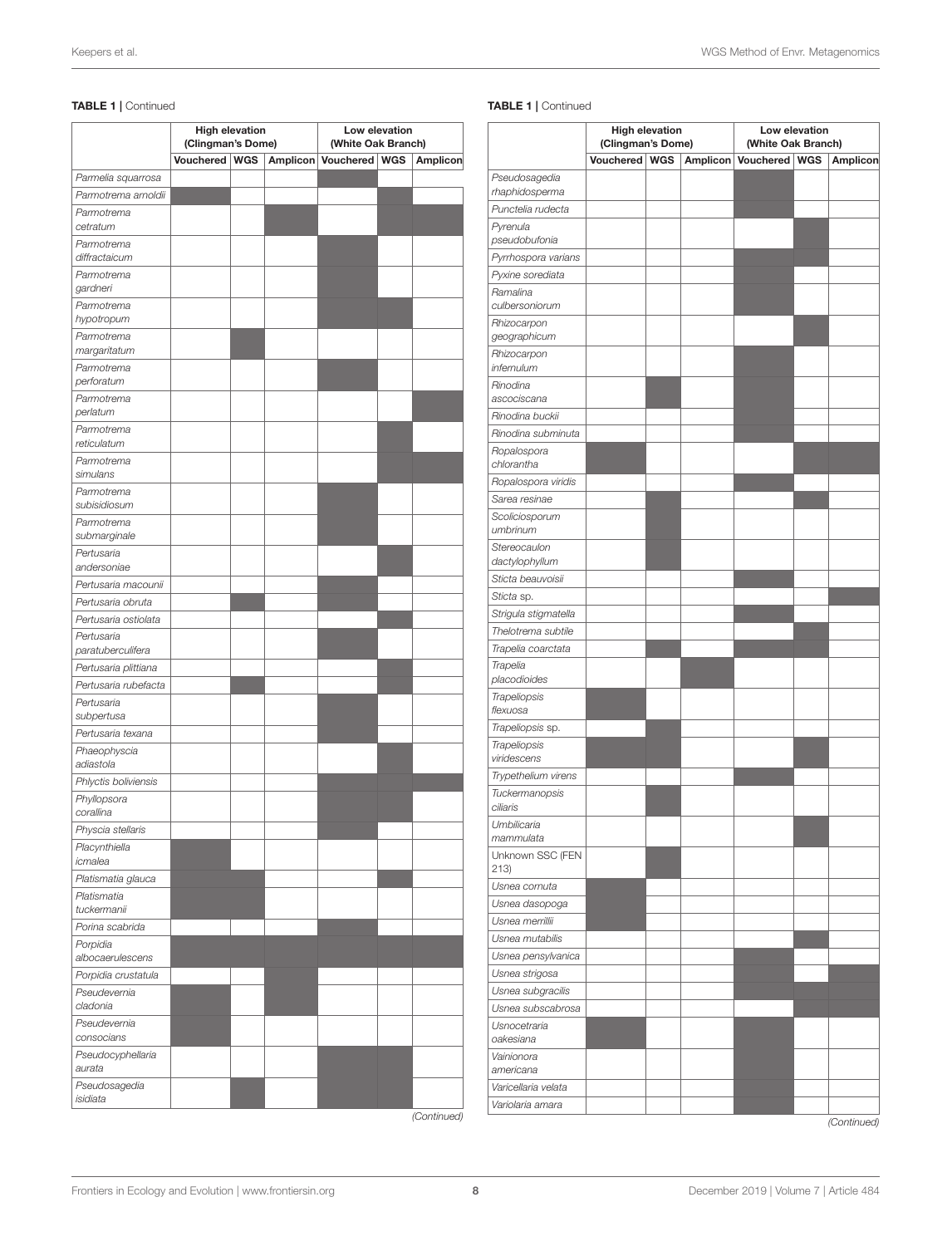#### TABLE 1 | Continued

|                              | <b>High elevation</b><br>(Clingman's Dome) |  |  | Low elevation<br>(White Oak Branch) |  |          |
|------------------------------|--------------------------------------------|--|--|-------------------------------------|--|----------|
|                              | Vouchered   WGS                            |  |  | Amplicon   Vouchered   WGS          |  | Amplicon |
| Variolaria pustulata         |                                            |  |  |                                     |  |          |
| Variolaria<br>trachythallina |                                            |  |  |                                     |  |          |
| Variolaria waghornei         |                                            |  |  |                                     |  |          |
| Xylographa<br>truncigena     |                                            |  |  |                                     |  |          |
| Xylographa vitiligo          |                                            |  |  |                                     |  |          |

inventories of the same locations, there is an added capability to compare the number and community composition of extant, fully formed symbioses that occur in nature, to those that could potentially occur based on the pool of symbionts in the environment. In turn, this PoD-to-TD comparison helps unravel biotic constraints on the distributions of biodiversity. The estimation of species counts and taxonomic diversity using WGS metagenome sequencing has been conceptually validated in planktonic microbial communities [\(Poretsky et al., 2014\)](#page-13-27). However, to our knowledge, the application of this method to macro-eukaryotes is only just emerging [\(Donovan et al., 2018\)](#page-12-25). This study provides a substantial increase in the number of rDNA sequences from lichenized fungi now made available for future research. At the time of writing (April 2019), there were 779 complete (>3,000 bp) ribosomal DNA sequences within the Pezizomycotina (if "18S," "complete," and either "26S" or "28S" are required in the search) publicly available on GenBank. Accounting for the 49 complete lichenized fungal ribosomal DNA sequences that had already been submitted from the database curated here, our additional 224 new sequences represent a 29% increase in genomic resources for this locus for lichens.

Our workflow presented herein adds to the growing toolset of molecular contributions to biodiversity science. We have demonstrated the utility of using WGS metagenomic libraries to estimate the pool of available symbionts that are present in an environment. Given the expected ongoing decreases in sequencing cost [\(Schuster, 2007\)](#page-13-28), we anticipate that WGS will be readily adopted in many study systems and organisms.

#### Understanding the Distributions of Lichens and Their Propagules

At both sampling plots (high-elevation and low-elevation), species were detected based on environmental (PoD) sampling that were not present based on TD sampling. In other words, lichen mycobionts were detected in the environmental samples but were not detected by the inventory of lichens growing at the site. There are two plausible explanations for these results. First, and likely applicable to most such instances, species detected in the environmental samples but not in the inventories were present only as propagules derived from other locations. It has been shown that the gametes of sexually reproducing lichens can disperse several kilometers [\(Ronnås et al., 2017\)](#page-13-29), and even clonal propagules are capable of dispersing over a kilometer [\(Gjerde et al., 2015;](#page-12-26) [Eaton et al., 2018\)](#page-12-15), although these studies suggest that such long-distance dispersal events are rare relative to the total reproductive propagule output of any given individual lichen thallus. It is thus not unexpected that the bank of lichen propagules on a given surface could include representatives of a more diverse pool of lichen species, these derived from a broader geographic neighborhood, regardless of the suitability of the substrate for colonization by those species. Indeed, similar patterns of have been recovered from amplicon sequencing of lichen propagules from indoor dust samples in the United States [\(Tripp et al., 2016\)](#page-13-30).

The presence of a lichenized fungal propagule alone represents only one element of the total biotic community needed for a lichen species to grow into a mature individual, with the presence or absence of other algal, bacterial, and or other fungal species potentially representing constraints to development of a given lichen thallus (see [Tripp et al., 2019\)](#page-13-23). Other constraints include abiotic factors such as elevational or precipitation regimes selected for by different lichen species. One example of this phenomenon in our dataset is Bulbothrix scortella, which was detected only in WGS sequencing of the environmental samples from the high-elevation plot. Bulbothrix scortella is a subtropical species that occurs only at low-elevations in the southern Appalachian Mountains [\(Hale, 1976;](#page-12-27) Lendemer et al., [2013\)](#page-12-18). As such, the detection of the species with only WGS sequencing likely reflects the dispersal of a lichenized fungal propagule to the high-elevation plot (from nearby lowelevation habitats), where it is unlikely to become established and undergo further development owing to abiotic and/or biotic constraints.

A second and less likely explanation for our results is failure to detect the presence of a lichen using expert-based TD inventories. Lichens are widely recognized as microhabitat specialists with many species present as small or spatially restricted populations in a given geographic area [\(Peck et al., 2004;](#page-13-31) [Belinchón et al.,](#page-11-22) [2015;](#page-11-22) [Boch et al., 2016;](#page-11-23) [Dymytrova et al., 2016\)](#page-12-28). Examples from our own work have demonstrated that in some instances, inventories of the same area by more than one collector will yield < 50% overlap in the cohorts of documented species (Lendemer et al., [2016\)](#page-12-29). In the present study, Loxospora elatina is a species known to have a distribution restricted to temperate boreal forests (i.e., high elevation habitats in the southern Appalachian Mountains) in North America and Europe [\(Tønsberg, 1992;](#page-13-32) [Lendemer, 2013\)](#page-12-30). This species was detected by both sequencing methods in the high-elevation plot, but not found in the TD inventory. Thus, it is possible that in a limited number of instances, the species detected in the environmental samples but not in TD inventories were present in low abundance and not detected. However, our expert-based inventories for the broader research project under which the current study falls (i.e., investigating drivers of diversity and distributions of lichens in the southern Appalachian Mountains) target exhaustive sampling until full vouchering of the entire pool of species diversity has been accomplished [\(Tripp et al., 2019\)](#page-13-23).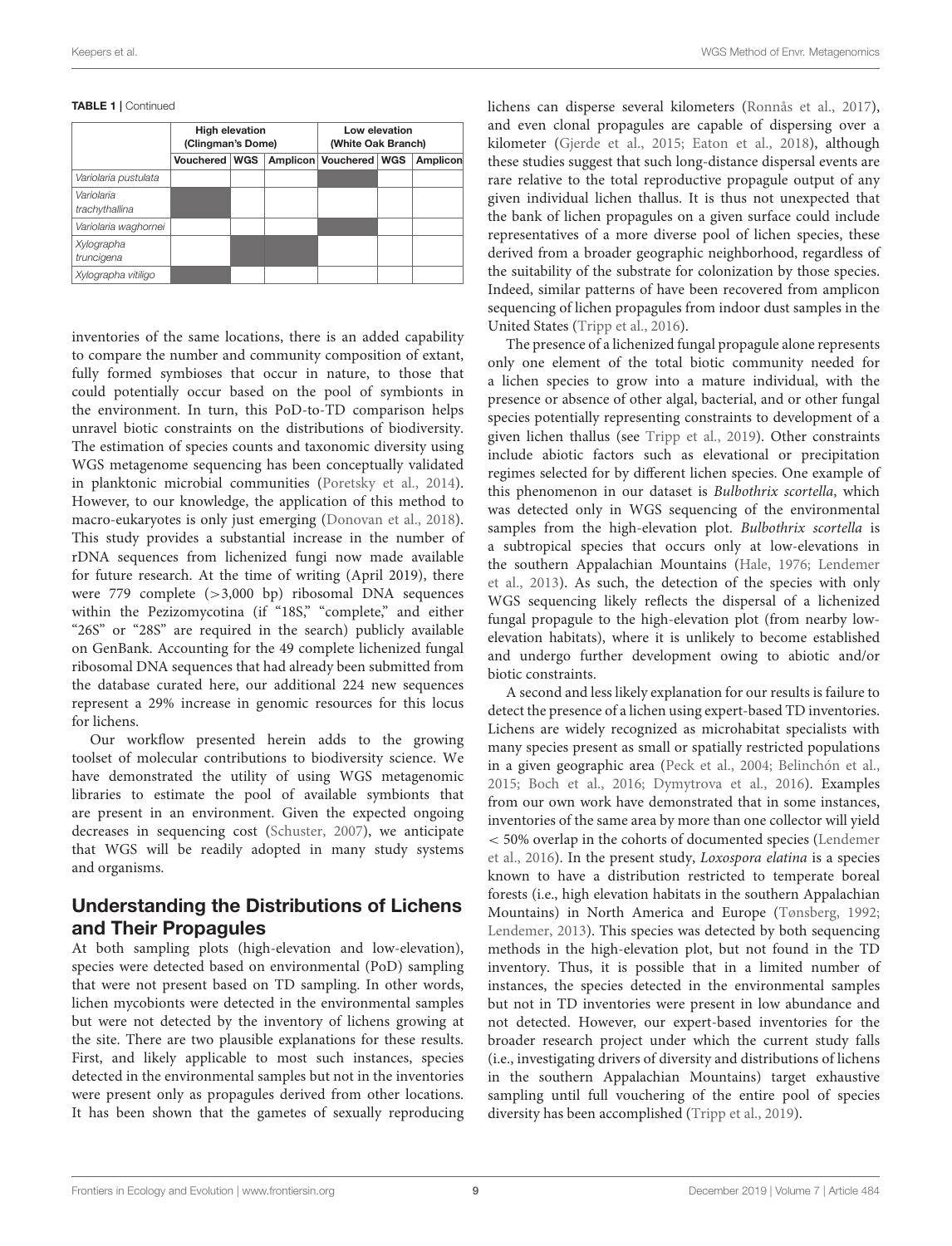

<span id="page-9-0"></span>

<span id="page-9-1"></span>Although replicate sampling of additional high- and lowelevation plots was not carried out in this study, we nonetheless detected clear differences in the cohorts of species between the two elevational extremes with all methods herein employed. High- and low-elevations in the southern Appalachians host different lichen communities that share in common only a small number of species [\(Lendemer and Tripp, 2008;](#page-12-31) Allen and Lendemer, [2016;](#page-11-24) [Muscavitch and Lendemer, 2016;](#page-12-32) Lendemer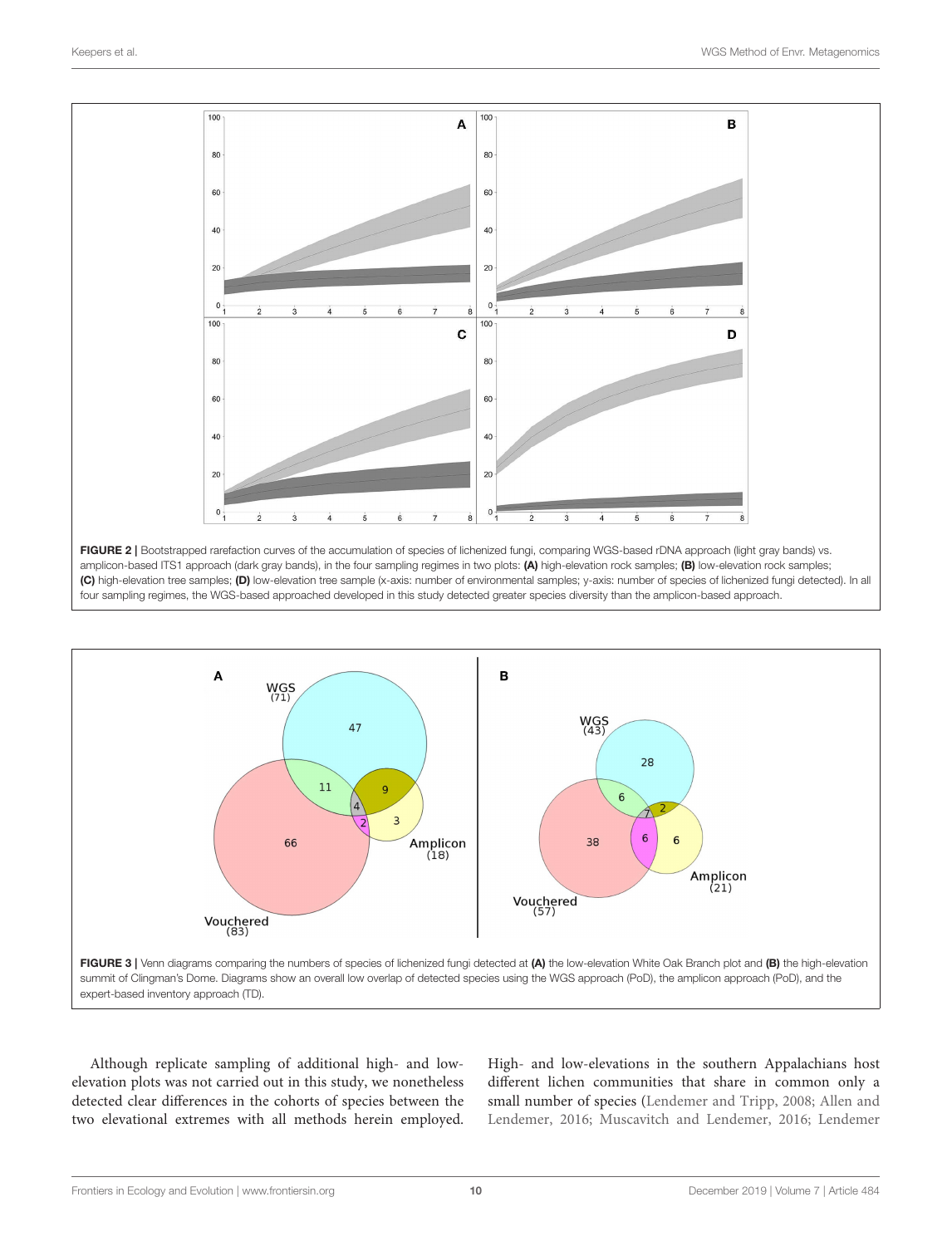| <b>Jaccard indexes (High Elevation)</b> |                                        |                 |  |  |  |
|-----------------------------------------|----------------------------------------|-----------------|--|--|--|
|                                         | <b>Vouchered</b>                       | Amplicon        |  |  |  |
| Amplicon                                | 0.200                                  |                 |  |  |  |
| <b>WGS</b>                              | 0.148                                  | 0.161           |  |  |  |
|                                         | <b>Jaccard indexes (Low Elevation)</b> |                 |  |  |  |
|                                         | Vouchered                              | <b>Amplicon</b> |  |  |  |
| Amplicon                                | 0.063                                  |                 |  |  |  |
| <b>WGS</b>                              | 0.108                                  | 0.171           |  |  |  |

<span id="page-10-0"></span>TABLE 2 | Comparison of the congruence between the species detected by either method and the vouchered species at each plot.

et al., [2017;](#page-12-33) [Tripp and Lendemer, 2019a,](#page-13-21)[b;](#page-13-22) [Tripp et al., 2019\)](#page-13-23). Thus, differences between the inventories of the two plots are to be expected. Some of the differences in the cohorts of species detected through environmental sampling may reflect the overall dispersal limitation of lichen propagules that leads the propagule pool to be dominated by locally occurring species. We hypothesize that at higher elevations one would expect the detection of fewer "long distance dispersal" events such as is described for B. scortella above, when compared to lower elevations. The ability of a propagule to disperse is influenced in part by gravity [\(Ronnås et al., 2017\)](#page-13-29), and thus propagules will face an uphill battle in dispersing upward through passive wind dispersal.

### Benefits and Limitations of WGS vs. Amplicon Sequencing

Our analyses detected approximately four times as many species using the WGS approach compared to the amplicon-based method in the low-elevation plot, and twice as many in the high-elevation plot. The higher number of species detected by WGS affords a stricter threshold for what counts as a detected species in the SAM file (e.g., by only counting species as detected if they occur at least a certain number of times throughout the SAM file, or by requiring a higher SAM mapping quality score before counting the species as detected).

The community present in a metagenomics sample contains the DNA of species that are represented by many cells in some cases, and potentially by a single cell in other cases. Such stark differences in input quantity from different species in the sample leads to potential issues for both WGS and amplicon environmental sequencing methods. While both methods rely on low abundance DNA being extracted in sufficient quality and quantity to be detected in downstream analysis, amplicon-based metagenomics suffers from difficulties in primer design, including issues with the use of universal primers [\(Acinas et al., 2005;](#page-11-6) [Wang and Qian, 2009\)](#page-13-9). Moreover, unequal (biased) amplification is of wide concern in skewing the distribution of amplicons in the PCR product (Acinas et al., [2005;](#page-11-6) [Sipos et al., 2010\)](#page-13-33). Conversely, one potential issue with WGS metagenomics is that for species with low abundance in the sample, the probability of sampling that species in the prepared library will scale inversely with the proportion of the prepared library that is sequenced. For these reasons, the cohorts of species detected in the community may differ minimally to substantially between the two methods.

One complication of our approach is the presence of group I introns [\(DePriest and Been, 1992;](#page-12-34) [DePriest, 1993;](#page-12-35) Gargas et al., [1995\)](#page-12-36) in the coding sequences (18S, 5.8S, and 28S) of many lichenized fungal ribosomal complexes. These introns may be horizontally transferred between species [\(Hibbett, 1996;](#page-12-37) [Fitzpatrick, 2012;](#page-12-38) [Roy and Irimia, 2012\)](#page-13-34). Thus, it is possible that a read originating from a group I intron in the rDNA complex of a species that is not present in our dataset may appear to map to the database to a species that recently received a horizontal transfer of that intron. However, this will occur very rarely, and even less-so as the database improves, for several reasons. First, our heuristics for read filtering are fairly strict, requiring read-pairs to uniquely map with high percent-identity to members of the database. Unless the intron transferred very recently, the rapid evolution of such introns [\(Dujon, 1989;](#page-12-39) [Gargas et al., 1995;](#page-12-36) [Roy and Irimia, 2012\)](#page-13-34) would prevent the false detection of a species within the database. Moreover, these introns may facilitate a higher rate of species detection, due to their rapid evolution relative to the coding regions that are too conserved to uniquely identify species in many cases.

Moving forward, we aim to implement the approach presented here to measure the congruence between the observed TD of lichens in the southern Appalachians and the PoD measured in the propagule bank, as one step forward in understanding potential biotic constraints on the distributions of lichen biodiversity. The environmental covariates that predict this congruence may enable the development of cost-effective conservation measures in ecologically sensitive keystone systems such as biological soil crusts [\(Eldridge, 2000;](#page-12-40) [Belnap, 2003;](#page-11-25) [Belnap and Lange, 2013\)](#page-11-26). We propose that the WGS method presented here should be added to the toolset used by molecular taxonomists in pursuit of conservation and restoration efforts, in addition to facilitating more general understanding on what structures the distributions of species. The datasets and bioinformatic resources presented here represent an important set of new tools and approaches that can be used to address a broad range of questions.

### DATA AVAILABILITY STATEMENT

The database consisting of the complete (or nearly complete) ribosomal DNA complexes of 273 lichen mycobionts is available at Zenodo record #3256645. The WGS and amplicon metagenomics libraries are published on the SRA database, SUB5873533.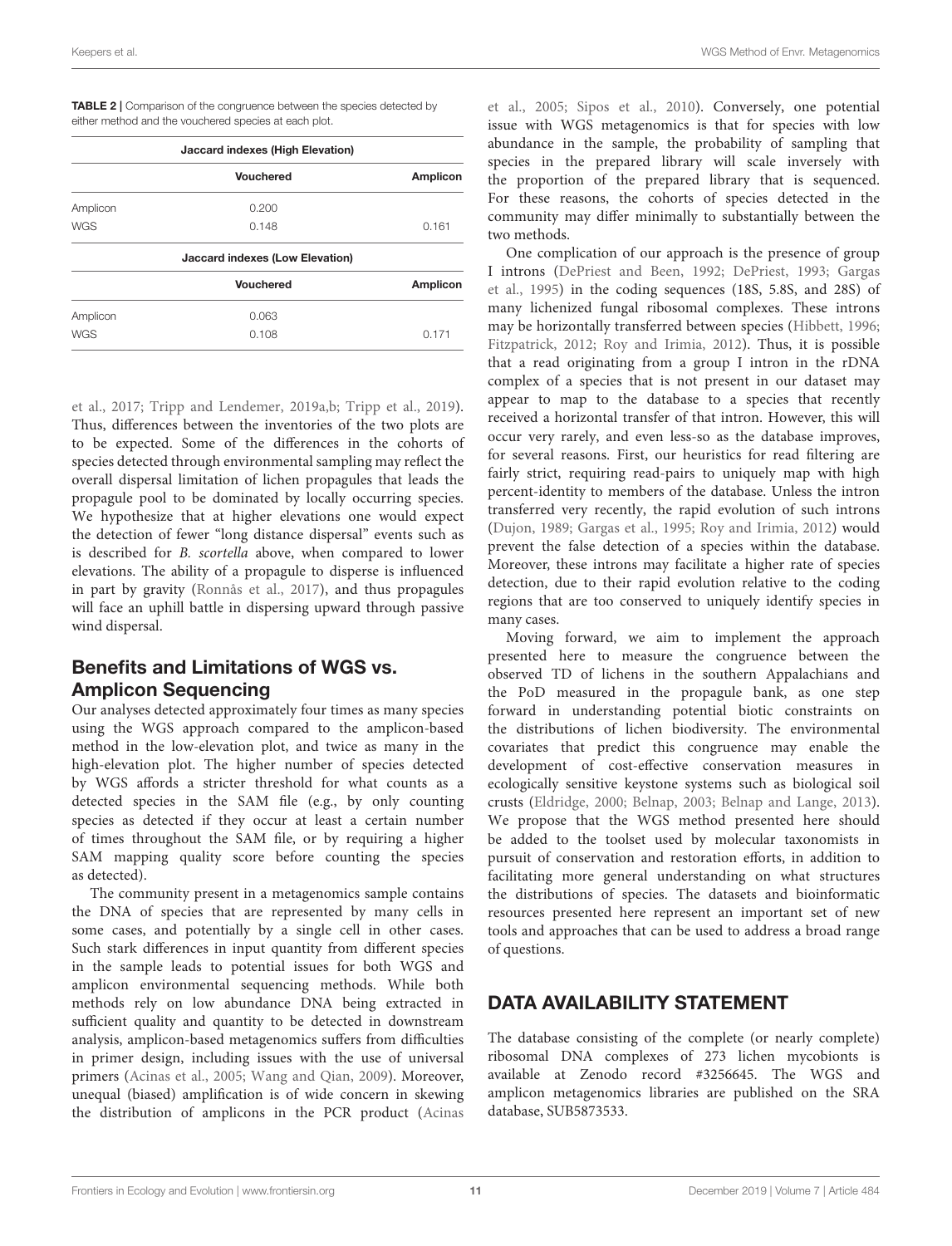### AUTHOR CONTRIBUTIONS

KK conducted the research, analyzed the data, and interpreted the data. KK, CP, ET, and JL wrote the paper. ET, JL, CM, and NK conceptualized the project and secured and managed funding. JL, ET, KK, KW, CA, and JH collected and vouchered samples. Processing, curation, and archiving of voucher specimens and field data was managed by AR. KK, KW, CP, and CA performed the extractions and library preps. NK helped develop the bioinformatics pipeline and edited the paper.

#### FUNDING

This work was supported by a grant from the National Science Foundation's Dimensions of Biodiversity Program [award #1542639 [University of Colorado] and award #1432629

### **REFERENCES**

- <span id="page-11-6"></span>Acinas, S. G., Sarma-Rupavtarm, R., Klepac-Ceraj, V., and Polz, M. F. (2005). PCRinduced sequence artifacts and bias: insights from comparison of two 16S rRNA clone libraries constructed from the same sample. Appl. Environ. Microbiol. 71, 8966–8969. doi: [10.1128/AEM.71.12.8966-8969.2005](https://doi.org/10.1128/AEM.71.12.8966-8969.2005)
- <span id="page-11-11"></span>Ahmadjian, V., and Jacobs, J. B. (1981). Relationship between fungus and alga in the lichen Cladonia cristatella tuck. Nature 289, 169–172. doi: [10.1038/289169a0](https://doi.org/10.1038/289169a0)
- <span id="page-11-24"></span>Allen, J. L., and Lendemer, J. C. (2016). Climate change impacts on endemic, highelevation lichens in a biodiversity hotspot. Biodivers. Conserv. 25, 555–568. doi: [10.1007/s10531-016-1071-4](https://doi.org/10.1007/s10531-016-1071-4)
- <span id="page-11-16"></span>Allen, J. L., McKenzie, S. K., Sleith, R. S., and Alter, S. E. (2018). First genome-wide analysis of the endangered, endemic lichen Cetradonia linearis reveals isolation by distance and strong population structure. Am. J. Bot. 105, 1556–1567. doi: [10.1101/237164](https://doi.org/10.1101/237164)
- <span id="page-11-9"></span>Amselem, J., Cuomo, C. A., Van Kan, J. A., Viaud, M., Benito, E. P., Couloux, A., et al. (2011). Genomic analysis of the necrotrophic fungal pathogens Sclerotinia sclerotiorum and Botrytis cinerea. PLoS Genet. 7:e1002230. doi: [10.1371/journal.pgen.1002230](https://doi.org/10.1371/journal.pgen.1002230)
- <span id="page-11-15"></span>Armaleo, D., and May, S. (2009). Sizing the fungal and algal genomes of the lichen Cladonia grayi through quantitative PCR. Symbiosis 49:43. doi: [10.1007/s13199-009-0012-3](https://doi.org/10.1007/s13199-009-0012-3)
- <span id="page-11-18"></span>Banchi, E., Ametrano, C. G., Stankovic, D., Verardo, P., Moretti, O., Gabrielli, F., ´ et al. (2018). DNA metabarcoding uncovers fungal diversity of mixed airborne samples in Italy. PLoS ONE 13:e0194489. doi: [10.1371/journal.pone.0194489](https://doi.org/10.1371/journal.pone.0194489)
- <span id="page-11-21"></span>Bankevich, A., Nurk, S., Antipov, D., Gurevich, A. A., Dvorkin, M., Kulikov, A. S., et al. (2012). SPAdes: a new genome assembly algorithm and its applications to single-cell sequencing. J. Comp. Biol. 19, 455–477. doi: [10.1089/cmb.2012.0021](https://doi.org/10.1089/cmb.2012.0021)
- <span id="page-11-2"></span>Barlow, J., Gardner, T. A., Araujo, I. S., Ávila-Pires, T. C., Bonaldo, A. B., Costa, J. E., et al. (2007). Quantifying the biodiversity value of tropical primary, secondary, and plantation forests. Proc. Natl. Acad. Sci. U.S.A. 104, 18555–18560. doi: [10.1073/pnas.0703333104](https://doi.org/10.1073/pnas.0703333104)
- <span id="page-11-22"></span>Belinchón, R., Yahr, R., and Ellis, C. J. (2015). Interactions among species with contrasting dispersal modes explain distributions for epiphytic lichens. Ecography 38, 762–768. doi: [10.1111/ecog.01258](https://doi.org/10.1111/ecog.01258)
- <span id="page-11-13"></span>Belnap, J. (2001). "Comparative structure of physical and biological soil crusts," in Biological Soil Crusts: Structure, function, and Management (Berlin, Heidelberg: Springer) 177–191. doi: [10.1007/978-3-642-56475-8\\_15](https://doi.org/10.1007/978-3-642-56475-8_15)
- <span id="page-11-25"></span>Belnap, J. (2003). The world at your feet: desert biological soil crusts. Front. Ecol. Environ. [1, 181–189. doi: 10.1890/1540-9295\(2003\)001\[0181:TWAYFD\]2.](https://doi.org/10.1890/1540-9295(2003)001[0181:TWAYFD]2.0.CO;2) 0.CO;2
- <span id="page-11-14"></span>Belnap, J., and Lange, O. L. (2001). "Structure and functioning of biological soil crusts: a synthesis," in Biological Soil Crusts: Structure, Function,

[New York Botanical Garden]], as well as the National Science Foundation's IGERT award #1144807 for the IQBiology program at University of Colorado's BioFrontiers Institute.

#### ACKNOWLEDGMENTS

We thank the reviewers for their constructive improvements to this manuscript. Publication of this article was funded by the University of Colorado Boulder Libraries Open Access Fund.

#### SUPPLEMENTARY MATERIAL

<span id="page-11-19"></span>The Supplementary Material for this article can be found [online at: https://www.frontiersin.org/articles/10.3389/fevo.](https://www.frontiersin.org/articles/10.3389/fevo.2019.00484/full#supplementary-material) 2019.00484/full#supplementary-material

Figure S1 | The southern Appalachian study area spans the states of Alabama, Georgia, Tennessee, South Carolina, North Carolina, Virginia, and West Virginia.

and Management (New York, NY; Berlin; Heidelberg: Springer), 471–479. doi: [10.1007/978-3-642-56475-8\\_33](https://doi.org/10.1007/978-3-642-56475-8_33)

- <span id="page-11-26"></span>Belnap, J., and Lange, O. L. (Eds.). (2013). Biological Soil Crusts: Structure, Function, and Management, Vol. 150. Springer Science & Business Media.
- <span id="page-11-10"></span>Bever, J. D., Schultz, P. A., Pringle, A., and Morton, J. B. (2001). Arbuscular mycorrhizal fungi: more diverse than meets the eye, and the ecological tale of why: the high diversity of ecologically distinct species of arbuscular mycorrhizal fungi within a single community has broad implications for plant ecology. AIBS Bull. 51, 923–931. doi: [10.1641/0006-3568\(2001\)051\[0923:AMFMDT\]2.0.CO;2](https://doi.org/10.1641/0006-3568(2001)051[0923:AMFMDT]2.0.CO;2)
- <span id="page-11-23"></span>Boch, S., Prati, D., Schöning, I., and Fischer, M. (2016). Lichen species richness is highest in non-intensively used grasslands promoting suitable microhabitats and low vascular plant competition. Biodivers. Conserv. 25, 225–238. doi: [10.1007/s10531-015-1037-y](https://doi.org/10.1007/s10531-015-1037-y)
- <span id="page-11-20"></span>Bolger, A. M., Lohse, M., and Usadel, B. (2014). Trimmomatic: a flexible trimmer for illumina sequence data. Bioinformatics 30, 2114–2120. doi: [10.1093/bioinformatics/btu170](https://doi.org/10.1093/bioinformatics/btu170)
- <span id="page-11-3"></span>Bowker, M. A. (2007). Biological soil crust rehabilitation in theory and practice: an underexploited opportunity. Restor. Ecol. 15, 13–23. doi: [10.1111/j.1526-100X.2006.00185.x](https://doi.org/10.1111/j.1526-100X.2006.00185.x)
- <span id="page-11-17"></span>Brigham, L. M., Allende, L. M., Shipley, B. R., Boyd, K. C., Higgins, T. J., Kelly, N., et al. (2018). Genomic insights into the mitochondria of 11 eastern North American species of Cladonia. Mitochondrial DNA Part B 3, 508–512. doi: [10.1080/23802359.2018.1463827](https://doi.org/10.1080/23802359.2018.1463827)
- <span id="page-11-12"></span>Brodo, I. M., Sharnoff, S. D., and Sharnoff, S. (2001). Lichens of North America. New Haven; London: Yale University Press.
- <span id="page-11-8"></span>Campbell-Platt, G., and Cook, P. E. (1989). Fungi in the production of foods and food ingredients. J. Appl. Bacteriol. 67, 117s−131s. doi: [10.1111/j.1365-2672.1989.tb03776.x](https://doi.org/10.1111/j.1365-2672.1989.tb03776.x)
- <span id="page-11-5"></span>Caporaso, J. G., Kuczynski, J., Stombaugh, J., Bittinger, K., Bushman, F. D., Costello, E. K., et al. (2010). QIIME allows analysis of high-throughput community sequencing data. Nat. Methods 7:335. doi: [10.1038/nmeth.f.303](https://doi.org/10.1038/nmeth.f.303)
- <span id="page-11-1"></span>Cavicchioli, R., Ripple, W. J., Timmis, K. N., Azam, F., Bakken, L. R., Baylis, M., et al. (2019). Scientists' warning to humanity: microorganisms and climate change. Nat. Rev. Microbiol. 1:569–86. doi: [10.1038/s41579-019-0222-5](https://doi.org/10.1038/s41579-019-0222-5)
- <span id="page-11-7"></span>Chapin, F. S., Matson, P. A., and Mooney, H. A. (2002). Terrestrial Decomposition. New York, NY: Springer New York, 151–175.
- <span id="page-11-4"></span>Chen, W., Pan, Y., Yu, L., Yang, J., and Zhang, W. (2017). Patterns and processes in marine microeukaryotic community biogeography from Xiamen coastal waters and intertidal sediments, southeast China. Front. Microbiol. 8:1912. doi: [10.3389/fmicb.2017.01912](https://doi.org/10.3389/fmicb.2017.01912)
- <span id="page-11-0"></span>Chen, Z. M., Chang, W. H., Zheng, A. J., Zhang, S., Cai, H. Y., and Liu, G. H. (2018). Comparison of gut microbial diversity in beijing oil and arbor acres chickens. Rev. Brasil. Ciênc. Avícol. [20, 37–44. doi: 10.1590/1806-9061-201](https://doi.org/10.1590/1806-9061-2017-0549) 7-0549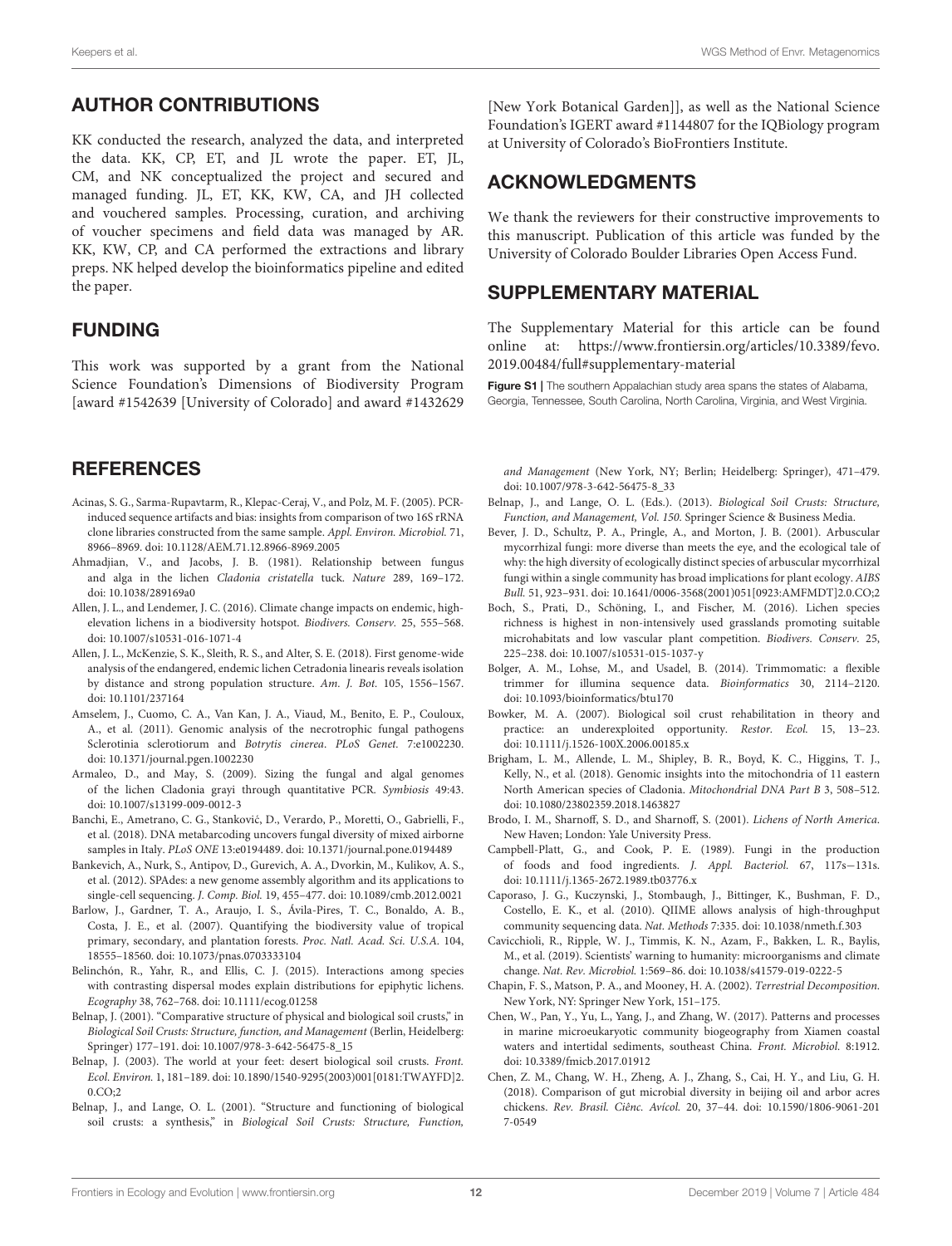- <span id="page-12-24"></span>Coddington, J. A., Griswold, C. E., Silva Davila, D., Penaranda, E., and Larcher, S. F. (1991). "Designing and testing sampling protocols to estimate biodiversity in tropical ecosystems," in The Unity of Evolutionary Biology: Proceedings of the Fourth International Congress of Systematic and Evolutionary Biology, ed E. C. Dudley (Portland, OR: Dioscorides Press), 44–60.
- <span id="page-12-23"></span>Colwell, R. K. (2013). EstimateS: Statistical Estimation of Species Richness and Shared Species From Samples. Version 9. Available online at: [http://purl.oclc.](http://purl.oclc.org/estimates) [org/estimates.](http://purl.oclc.org/estimates)
- <span id="page-12-35"></span>DePriest, P. T. (1993). Small subunit rDNA variation in a population of lichen fungi due to optional group-I introns. Gene 134, 67–74. doi: [10.1016/0378-1119\(93\)90175-3](https://doi.org/10.1016/0378-1119(93)90175-3)
- <span id="page-12-34"></span>DePriest, P. T., and Been, M. D. (1992). Numerous group I introns with variable distributions in the ribosomal DNA of a lichen fungus. J. Mol. Biol. 228, 315–321. doi: [10.1016/0022-2836\(92\)90819-6](https://doi.org/10.1016/0022-2836(92)90819-6)
- <span id="page-12-16"></span>Dey, J. P. (1978). Fruticose and foliose lichens of the high-mountain areas of the southern Appalachians. Bryologist 81, 1–93. doi: [10.2307/3242271](https://doi.org/10.2307/3242271)
- <span id="page-12-25"></span>Donovan, P. D., Gonzalez, G., Higgins, D. G., Butler, G., and Ito, K. (2018). Identification of fungi in shotgun metagenomics datasets. PLoS ONE 13:e0192898. doi: [10.1371/journal.pone.0192898](https://doi.org/10.1371/journal.pone.0192898)
- <span id="page-12-39"></span>Dujon, B. (1989). Group I introns as mobile genetic elements: facts and mechanistic speculations—a review. Gene 82, 91–114. doi: [10.1016/0378-1119\(89\)90034-6](https://doi.org/10.1016/0378-1119(89)90034-6)
- <span id="page-12-28"></span>Dymytrova, L., Stofer, S., Ginzler, C., Breiner, F. T., and Scheidegger, C. (2016). Forest-structure data improve distribution models of threatened habitat specialists: implications for conservation of epiphytic lichens in forest landscapes. Biol. Conserv. 196, 31–38. doi: [10.1016/j.biocon.2016.01.030](https://doi.org/10.1016/j.biocon.2016.01.030)
- <span id="page-12-15"></span>Eaton, S., Zuniga, C., Czyzewski, J., Ellis, C. J., Genney, D., Haydon, D., et al. (2018). A method for the direct detection of airborne dispersal in lichens. Mol. Ecol. Resour. 18, 240–250. doi: [10.1111/1755-0998.12731](https://doi.org/10.1111/1755-0998.12731)
- <span id="page-12-20"></span>Edgar, R. C. (2004). MUSCLE: multiple sequence alignment with high accuracy and high throughput. Nucleic Acids Res. 32, 1792–1797. doi: [10.1093/nar/gkh340](https://doi.org/10.1093/nar/gkh340)
- <span id="page-12-40"></span>Eldridge, D. (2000). Ecology and management of biological soil crusts: recent developments and future challenges. Bryologist 103, 742–747. doi: 10.1639/ [0007-2745\(2000\)103\[0742:EAMOBS\]2.0.CO;2](https://doi.org/10.1639/0007-2745(2000)103[0742:EAMOBS]2.0.CO;2)
- <span id="page-12-2"></span>Faith, D. P. (2002). Quantifying biodiversity: a phylogenetic perspective. Conserv. Biol. 16, 248–252. doi: [10.1046/j.1523-1739.2002.00503.x](https://doi.org/10.1046/j.1523-1739.2002.00503.x)
- <span id="page-12-38"></span>Fitzpatrick, D. A. (2012). Horizontal gene transfer in fungi. FEMS Microbiol. Lett. 329, 1–8. doi: [10.1111/j.1574-6968.2011.02465.x](https://doi.org/10.1111/j.1574-6968.2011.02465.x)
- <span id="page-12-14"></span>Funk, E. R., Adams, A. N., Spotten, S. M., Van Hove, R. A., Whittington, K. T., Keepers, K. G., et al. (2018). The complete mitochondrial genomes of five lichenized fungi in the genus Usnea (Ascomycota: Parmeliaceae). Mitochondrial DNA Part B 3, 305–308. doi: [10.1080/23802359.2018.1445485](https://doi.org/10.1080/23802359.2018.1445485)
- <span id="page-12-19"></span>Gardes, M., and Bruns, T. D. (1993). ITS primers with enhanced specificity for basidiomycetes - application to the identification of mycorrhizae and rusts. Mol. Ecol. 2, 113–118. doi: [10.1111/j.1365-294X.1993.tb00005.x](https://doi.org/10.1111/j.1365-294X.1993.tb00005.x)
- <span id="page-12-36"></span>Gargas, A., DePriest, P. T., and Taylor, J. W. (1995). Positions of multiple insertions in SSU rDNA of lichen-forming fungi. Mol. Biol. Evol. 12, 208–218.
- <span id="page-12-26"></span>Gjerde, I., Blom, H. H., Heegaard, E., and Sætersdal, M. (2015). Lichen colonization patterns show minor effects of dispersal distance at landscape scale. Ecography 38, 939–948. doi: [10.1111/ecog.01047](https://doi.org/10.1111/ecog.01047)
- <span id="page-12-1"></span>Gotelli, N. J., and Colwell, R. K. (2001). Quantifying biodiversity: procedures and pitfalls in the measurement and comparison of species richness. Ecol. Lett. 4, 379–391. doi: [10.1046/j.1461-0248.2001.00230.x](https://doi.org/10.1046/j.1461-0248.2001.00230.x)
- <span id="page-12-3"></span>Guisan, A., Tingley, R., Baumgartner, J. B., Naujokaitis-Lewis, I., Sutcliffe, P. R., Tulloch, A. I., et al. (2013). Predicting species distributions for conservation decisions. Ecol. Lett. 16, 1424–1435. doi: [10.1111/ele.12189](https://doi.org/10.1111/ele.12189)
- <span id="page-12-27"></span>Hale, M. E. Jr. (1976). A monograph of the lichen genus Bulbothrix Hale (Parmeliaceae). Smithsonian Contrib. Bot. 32, 1–29. doi: [10.5479/si.0081024X.32](https://doi.org/10.5479/si.0081024X.32)
- <span id="page-12-13"></span>Hawksworth, D. L. (1991). The fungal dimension of biodiversity: magnitude, significance, and conservation. Mycol. Res. 95, 641–655. doi: [10.1016/S0953-7562\(09\)80810-1](https://doi.org/10.1016/S0953-7562(09)80810-1)
- <span id="page-12-7"></span>Hebert, P. D., and Gregory, T. R. (2005). The promise of DNA barcoding for taxonomy. Syst. Biol. 54, 852–859. doi: [10.1080/10635150500354886](https://doi.org/10.1080/10635150500354886)
- <span id="page-12-37"></span>Hibbett, D. S. (1996). Phylogenetic evidence for horizontal transmission of group I introns in the nuclear ribosomal DNA of mushroom-forming fungi. Mol. Biol. Evol. 13, 903–917. doi: [10.1093/oxfordjournals.molbev.a025658](https://doi.org/10.1093/oxfordjournals.molbev.a025658)
- <span id="page-12-17"></span>Hodkinson, B. P. (2010). A first assessment of lichen diversity for one of North America's 'biodiversity hotspots' in the southern Appalachians of Virginia. Castanea 75, 126–133. doi: [10.2179/09-033.1](https://doi.org/10.2179/09-033.1)
- <span id="page-12-21"></span>Huelsenbeck, J. P., and Ronquist, F. (2001). MRBAYES: bayesian inference of phylogeny. Bioinformatics 17, 754–755. doi: [10.1093/bioinformatics/17.8.754](https://doi.org/10.1093/bioinformatics/17.8.754)
- <span id="page-12-12"></span>Keller, N. P., Turner, G., and Bennett, J. W. (2005). Fungal secondary metabolism—from biochemistry to genomics. Nat. Rev. Microbiol. 3:937. doi: [10.1038/nrmicro1286](https://doi.org/10.1038/nrmicro1286)
- <span id="page-12-9"></span>Kolbert, C. P., Rys, P. N., Hopkins, M., Lynch, D. T., Germer, J. J., O'Sullivan, C. E., et al. (2004). "16S ribosomal DNA sequence analysis for identification of bacteria in a clinical microbiology laboratory" in Molecular Microbiology: Diagnostic Principles and Practice (Washington, DC: ASM Press), 361–377.
- <span id="page-12-8"></span>Kress, W. J., and Erickson, D. L. (2008). DNA barcodes: genes, genomics, and bioinformatics. Proc. Natl. Sci. U.S.A. 105, 2761–2762. doi: [10.1073/pnas.0800476105](https://doi.org/10.1073/pnas.0800476105)
- <span id="page-12-10"></span>Kuczynski, J., Stombaugh, J., Walters, W. A., González, A., Caporaso, J. G., and Knight, R. (2012). Using QIIME to analyze 16S rRNA gene sequences from microbial communities. Curr. Protocols Microbiol. 27, 1E−[5. doi: 10.1002/9780471729259.mc01e](https://doi.org/10.1002/9780471729259.mc01e05s27) 05s27
- <span id="page-12-30"></span>Lendemer, J. C. (2013). Two new sterile species of loxospora (Sarrameanaceae: Lichenized Ascomycetes) from the mid-atlantic coastal plain. J. North Carol. Acad. Sci. 129, 71–81. doi: [10.7572/2167-5880-129.3.71](https://doi.org/10.7572/2167-5880-129.3.71)
- <span id="page-12-33"></span>Lendemer, J. C., Anderson Stewart, C. R., Besal, B., Goldsmith, J., Griffith, H., Hoffman, J. R., et al. (2017). The lichens and allied fungi of mount mitchell state park, North Carolina: a first checklist with comprehensive keys and comparison to historical data. Castanea 82, 69–97. doi: [10.2179/17-126](https://doi.org/10.2179/17-126)
- <span id="page-12-29"></span>Lendemer, J. C., Harris, R. C., and Ruiz, A. M. (2016). A review of the lichens of the dare regional biodiversity hotspot in the mid-atlantic coastal plain of [North Carolina, eastern North America.](https://doi.org/10.2179/15-073R2) Castanea 81, 1–77. doi: 10.2179/15- 073R2
- <span id="page-12-18"></span>Lendemer, J. C., Harris, R. C., and Tripp, E. A. (2013). The lichens and allied fungi of Great Smoky Mountains National Park. Mem. N. Y. Botan. Garden 104, 1–152.
- <span id="page-12-31"></span>Lendemer, J. C., and Tripp, E. A. (2008). Contributions to the lichen flora of North Carolina: a preliminary checklist of the lichens of Gorges State Park. The Bryologist 111, 57–67. doi: [10.1639/0007-2745\(2008\)111\[57:CTTLFO\]2.0.CO;2](https://doi.org/10.1639/0007-2745(2008)111[57:CTTLFO]2.0.CO;2)
- <span id="page-12-4"></span>Logares, R., Haverkamp, T. H., Kumar, S., Lanzén, A., Nederbragt, A. J., Quince, C., et al. (2012). Environmental microbiology through the lens of high-throughput DNA sequencing: synopsis of current platforms and bioinformatics approaches. J. Microbiol. Methods 91, 106–113. doi: [10.1016/j.mimet.2012.07.017](https://doi.org/10.1016/j.mimet.2012.07.017)
- <span id="page-12-5"></span>Logares, R., Sunagawa, S., Salazar, G., Cornejo-Castillo, F. M., Ferrera, I., Sarmento, H., et al. (2014). Metagenomic 16S rDNA Illumina tags are a powerful alternative to amplicon sequencing to explore diversity and structure of microbial communities. Environ. Microbiol. 16, 2659–2671. doi: [10.1111/1462-2920.12250](https://doi.org/10.1111/1462-2920.12250)
- <span id="page-12-6"></span>Mande, S. S., Mohammed, M. H., and Ghosh, T. S. (2012). Classification of metagenomic sequences: methods and challenges. Brief. Bioinformatics 13, 669–681. doi: [10.1093/bib/bbs054](https://doi.org/10.1093/bib/bbs054)
- <span id="page-12-22"></span>Miadlikowska, J., Kauff, F., Högnabba, F., Oliver, J. C., Molnár, K., Fraker, E., et al. (2014). A multigene phylogenetic synthesis for the class Lecanoromycetes (Ascomycota): 1307 fungi representing 1139 infrageneric taxa, 317 genera and 66 families. Mol. Phylogenet. Evol. 79, 132–168. doi: [10.1016/j.ympev.2014.04.003](https://doi.org/10.1016/j.ympev.2014.04.003)
- <span id="page-12-32"></span>Muscavitch, Z. M., and Lendemer, J. C. (2016). A new species of Acanthothecis (Ostropales), highlights subtropical floristic elements of the southern Appalachian lichen biota in eastern North America. Bryologist 119, 350–360. doi: [10.1639/0007-2745-119.4.350](https://doi.org/10.1639/0007-2745-119.4.350)
- <span id="page-12-11"></span>Navas-Molina, J. A., Peralta-Sánchez, J. M., González, A., McMurdie, P. J., Vázquez-Baeza, Y., Xu, Z. et al. (2013). "Advancing our understanding of the human microbiome using QIIME," in Methods in Enzymology, Vol 531 (Cambridge, MA: Academic Press), 371–444. doi: [10.1016/B978-0-12-407863-5.00019-8](https://doi.org/10.1016/B978-0-12-407863-5.00019-8)
- <span id="page-12-0"></span>Nottingham, A. T., Fierer, N., Turner, B. L., Whitaker, J., Ostle, N. J., McNamara, N. P., et al. (2018). Microbes follow Humboldt: temperature drives plant and soil microbial diversity patterns from the Amazon to the Andes. Ecology 99, 2455–2466. doi: [10.1002/ecy.2482](https://doi.org/10.1002/ecy.2482)